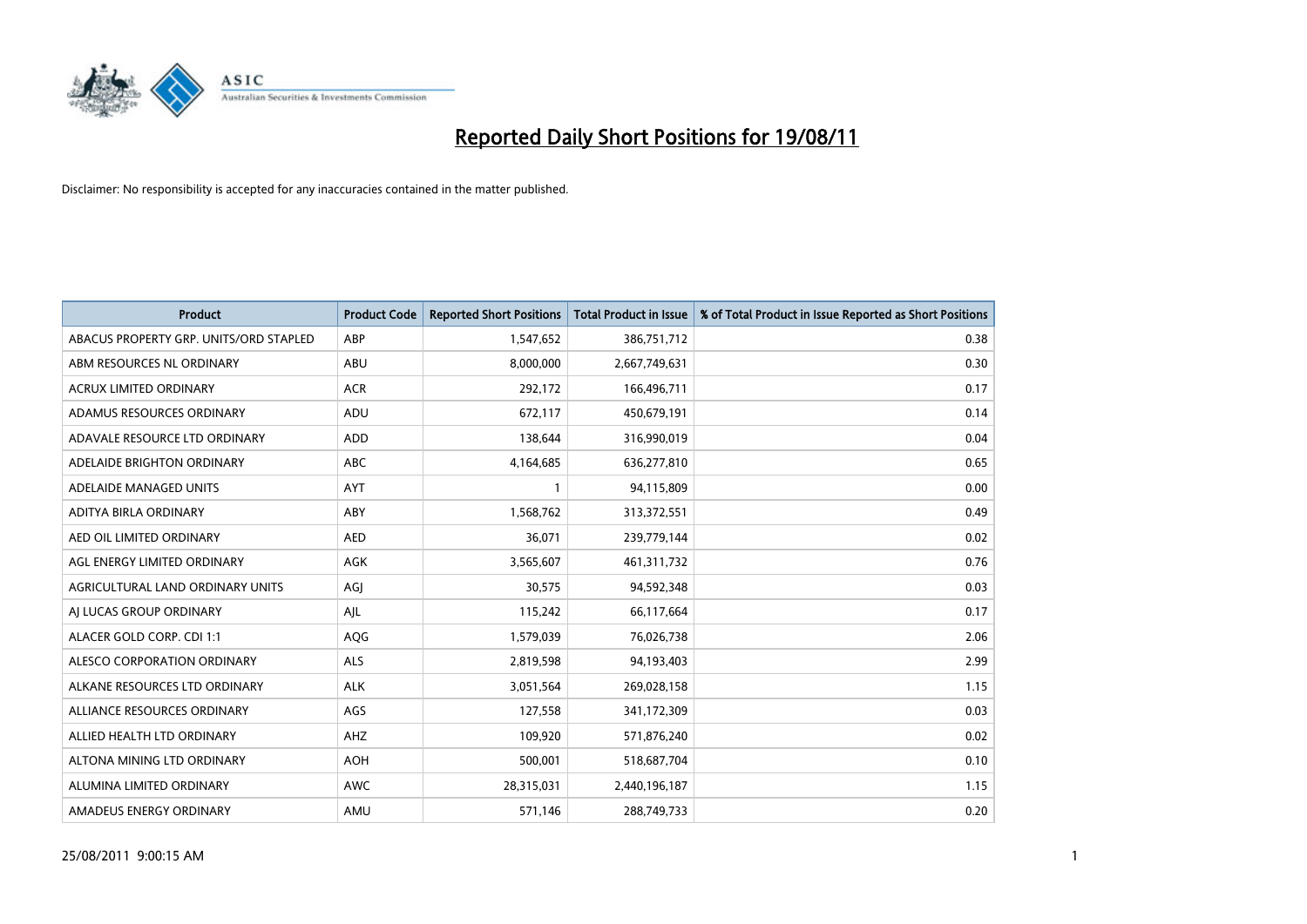

| <b>Product</b>                          | <b>Product Code</b> | <b>Reported Short Positions</b> | <b>Total Product in Issue</b> | % of Total Product in Issue Reported as Short Positions |
|-----------------------------------------|---------------------|---------------------------------|-------------------------------|---------------------------------------------------------|
| AMALGAMATED HOLDINGS ORDINARY           | AHD                 | 2,950                           | 157,471,848                   | 0.00                                                    |
| AMCOR LIMITED ORDINARY                  | <b>AMC</b>          | 6,821,547                       | 1,227,572,318                 | 0.55                                                    |
| AMP LIMITED ORDINARY                    | AMP                 | 10,655,427                      | 2,811,693,913                 | 0.37                                                    |
| AMPELLA MINING ORDINARY                 | <b>AMX</b>          | 733,510                         | 204,985,108                   | 0.35                                                    |
| ANGLOGOLD ASHANTI CDI 5:1               | <b>AGG</b>          |                                 | 89,207,765                    | 0.00                                                    |
| ANSELL LIMITED ORDINARY                 | <b>ANN</b>          | 3,881,385                       | 133,033,772                   | 2.91                                                    |
| ANTARES ENERGY LTD ORDINARY             | <b>AZZ</b>          | 46,311                          | 263,500,000                   | 0.02                                                    |
| ANZ BANKING GRP LTD ORDINARY            | ANZ                 | 10,652,085                      | 2,628,882,899                 | 0.42                                                    |
| APA GROUP STAPLED SECURITIES            | <b>APA</b>          | 11,055,427                      | 634,116,029                   | 1.74                                                    |
| APEX MINERALS NL ORDINARY               | <b>AXM</b>          | 885.146                         | 5,550,243,713                 | 0.02                                                    |
| APN EUROPEAN RETAIL UNITS STAPLED SEC.  | <b>AEZ</b>          | 11,832                          | 544,910,660                   | 0.00                                                    |
| APN NEWS & MEDIA ORDINARY               | <b>APN</b>          | 23,821,303                      | 618,568,292                   | 3.84                                                    |
| AQUARIUS PLATINUM. ORDINARY             | <b>AQP</b>          | 3,970,667                       | 470,167,206                   | 0.84                                                    |
| AOUILA RESOURCES ORDINARY               | <b>AQA</b>          | 5,523,614                       | 374,368,499                   | 1.44                                                    |
| ARAFURA RESOURCE LTD ORDINARY           | <b>ARU</b>          | 5,537,364                       | 367,980,342                   | 1.49                                                    |
| ARB CORPORATION ORDINARY                | <b>ARP</b>          | 15,647                          | 72,481,302                    | 0.01                                                    |
| ARDENT LEISURE GROUP STAPLED SECURITIES | AAD                 | 846,848                         | 318,147,978                   | 0.26                                                    |
| ARGO INVESTMENTS ORDINARY               | ARG                 | 800                             | 619,932,446                   | 0.00                                                    |
| ARISTOCRAT LEISURE ORDINARY             | <b>ALL</b>          | 28,042,808                      | 536,480,307                   | 5.21                                                    |
| ASCIANO LIMITED ORDINARY                | <b>AIO</b>          | 21.898.494                      | 2,926,103,883                 | 0.73                                                    |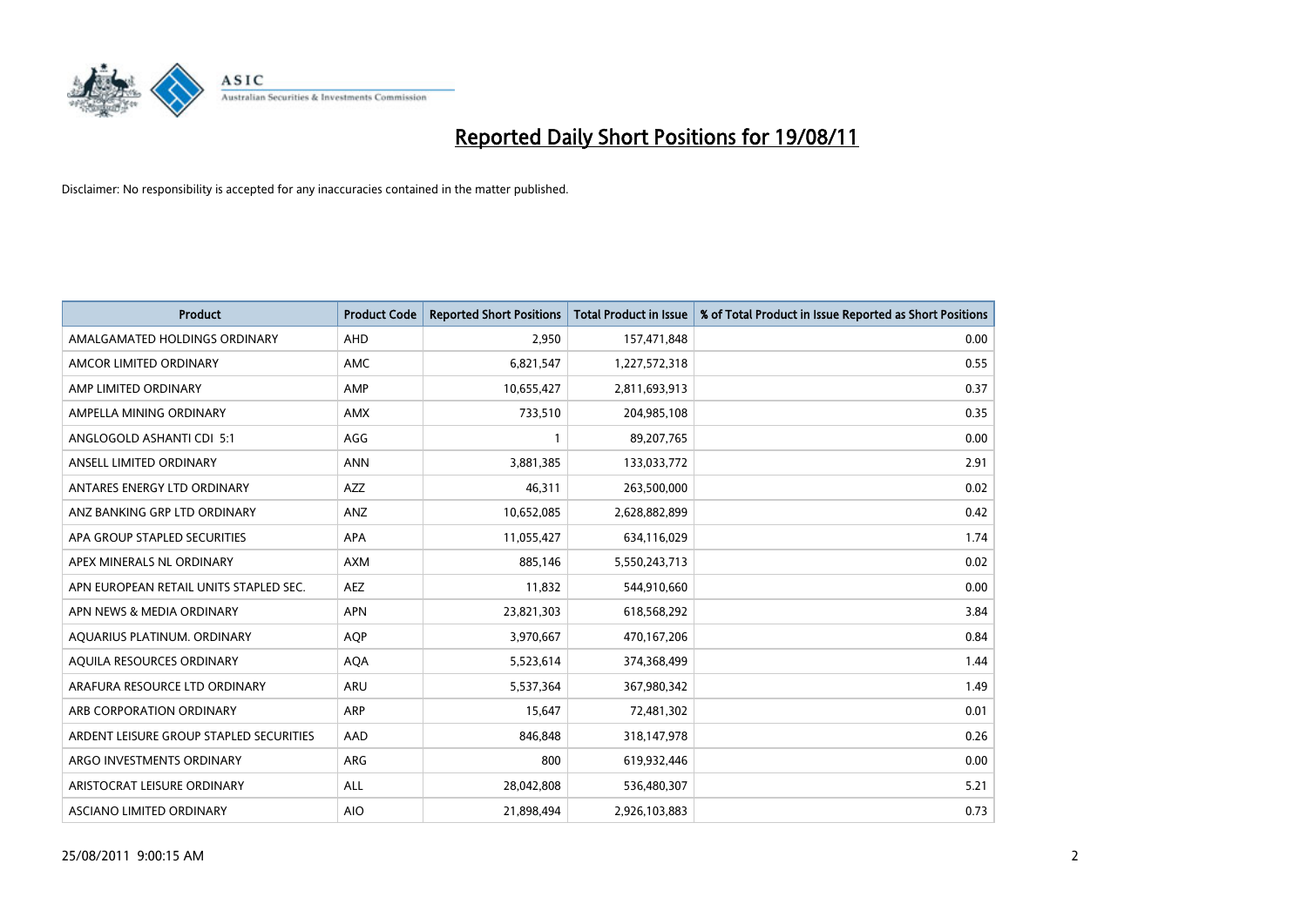

| <b>Product</b>                          | <b>Product Code</b> | <b>Reported Short Positions</b> | Total Product in Issue | % of Total Product in Issue Reported as Short Positions |
|-----------------------------------------|---------------------|---------------------------------|------------------------|---------------------------------------------------------|
| ASG GROUP LIMITED ORDINARY              | <b>ASZ</b>          | 171,366                         | 169,117,796            | 0.11                                                    |
| ASPEN GROUP ORD/UNITS STAPLED           | <b>APZ</b>          | 956,540                         | 579,826,041            | 0.16                                                    |
| ASPIRE MINING LTD ORDINARY              | <b>AKM</b>          | 445,004                         | 539,971,483            | 0.08                                                    |
| ASTON RES LTD ORDINARY                  | <b>AZT</b>          | 369,507                         | 204,527,604            | 0.17                                                    |
| ASTRO JAP PROP GROUP STAPLED SECURITIES | AJA                 | 36,959                          | 58,445,002             | 0.06                                                    |
| ASX LIMITED ORDINARY                    | ASX                 | 1,882,256                       | 175,136,729            | 1.07                                                    |
| ATLANTIC LIMITED ORDINARY               | ATI                 | 20,575                          | 113,845,516            | 0.02                                                    |
| ATLAS IRON LIMITED ORDINARY             | <b>AGO</b>          | 15,176,587                      | 827,141,142            | 1.81                                                    |
| AURORA OIL & GAS ORDINARY               | <b>AUT</b>          | 7,343,062                       | 409,865,343            | 1.79                                                    |
| <b>AUSDRILL LIMITED ORDINARY</b>        | <b>ASL</b>          | 232,592                         | 301,519,183            | 0.07                                                    |
| AUSENCO LIMITED ORDINARY                | <b>AAX</b>          | 1,251,952                       | 122,987,022            | 1.01                                                    |
| AUSGOLD LIMITED ORDINARY                | <b>AUC</b>          | 78,160                          | 84,753,812             | 0.09                                                    |
| AUSTAL LIMITED ORDINARY                 | ASB                 | 258,330                         | 188,069,638            | 0.14                                                    |
| <b>AUSTAR UNITED ORDINARY</b>           | <b>AUN</b>          | 4,866,991                       | 1,271,505,737          | 0.38                                                    |
| <b>AUSTBROKERS HOLDINGS ORDINARY</b>    | <b>AUB</b>          | 2                               | 54,658,736             | 0.00                                                    |
| AUSTIN ENGINEERING ORDINARY             | ANG                 | 10,607                          | 71,864,403             | 0.01                                                    |
| <b>AUSTRALAND ASSETS ASSETS</b>         | AAZPB               | 1,168                           | 2,750,000              | 0.04                                                    |
| AUSTRALAND PROPERTY STAPLED SECURITY    | <b>ALZ</b>          | 721,712                         | 576,846,597            | 0.12                                                    |
| AUSTRALIAN AGRICULT, ORDINARY           | AAC                 | 1,309,935                       | 312,892,824            | 0.42                                                    |
| AUSTRALIAN EDUCATION UNITS              | <b>AEU</b>          | 625.000                         | 175,465,397            | 0.36                                                    |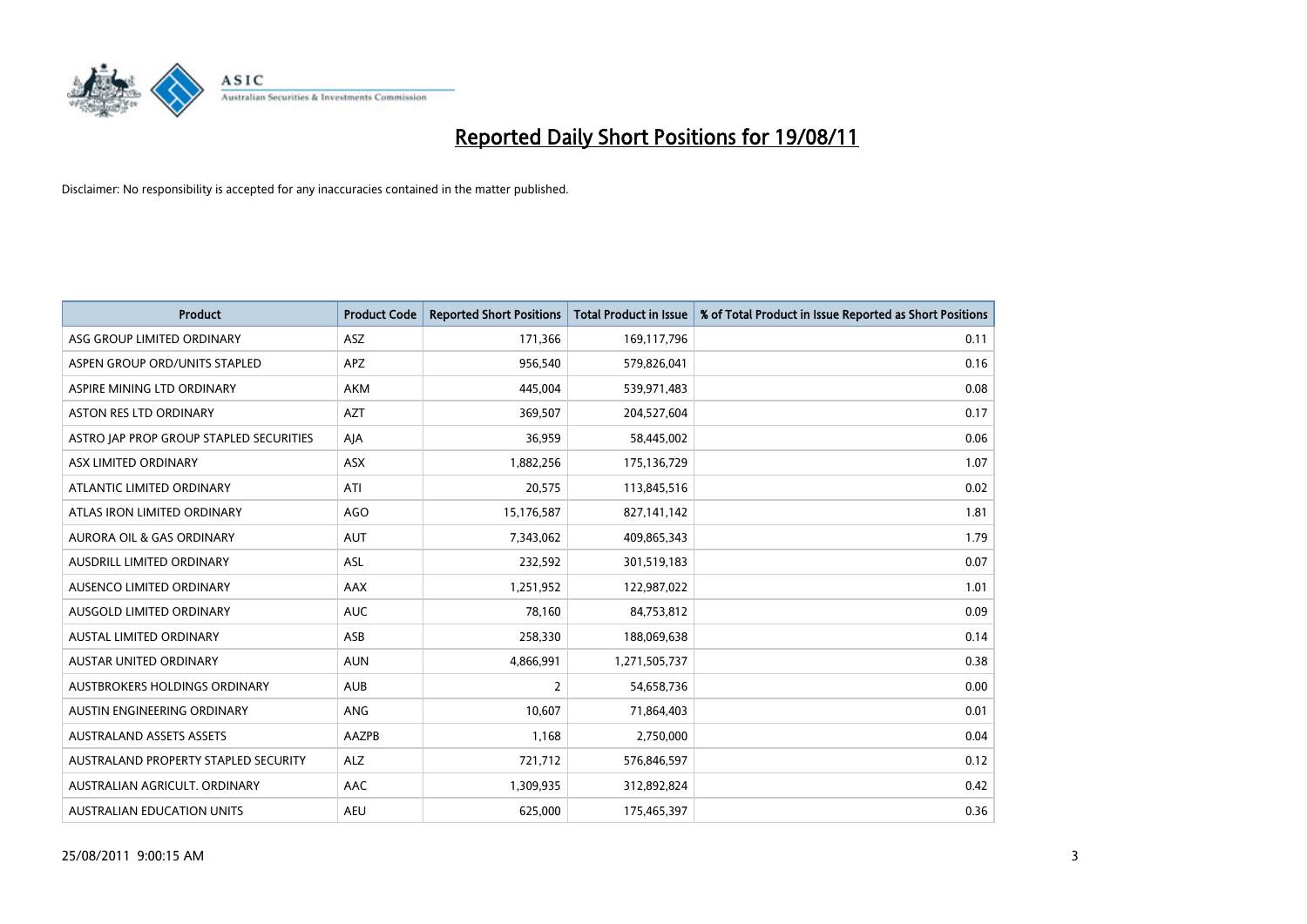

| <b>Product</b>                       | <b>Product Code</b> | <b>Reported Short Positions</b> | Total Product in Issue | % of Total Product in Issue Reported as Short Positions |
|--------------------------------------|---------------------|---------------------------------|------------------------|---------------------------------------------------------|
| AUSTRALIAN INFRASTR, UNITS/ORDINARY  | <b>AIX</b>          | 2,124,387                       | 620,733,944            | 0.33                                                    |
| AUSTRALIAN MINES LTD ORDINARY        | <b>AUZ</b>          | 1,400,000                       | 636,910,317            | 0.22                                                    |
| AUSTRALIAN PHARM, ORDINARY           | API                 | 1,032,471                       | 488,115,883            | 0.21                                                    |
| AUTOMOTIVE HOLDINGS ORDINARY         | AHE                 | 13,820                          | 260,579,682            | 0.00                                                    |
| AVANCO RESOURCES LTD ORDINARY        | AVB                 | 1,290,527                       | 789,953,517            | 0.16                                                    |
| AVEXA LIMITED ORDINARY               | <b>AVX</b>          | 243,657                         | 847,688,779            | 0.03                                                    |
| AWE LIMITED ORDINARY                 | <b>AWE</b>          | 6,638,690                       | 521,871,941            | 1.25                                                    |
| AZUMAH RESOURCES ORDINARY            | <b>AZM</b>          | 378,502                         | 281,650,356            | 0.14                                                    |
| <b>BANDANNA ENERGY ORDINARY</b>      | <b>BND</b>          | 222,718                         | 427,295,482            | 0.05                                                    |
| BANK OF QUEENSLAND. ORDINARY         | <b>BOO</b>          | 9,545,254                       | 225,369,547            | 4.23                                                    |
| <b>BANNERMAN RESOURCES ORDINARY</b>  | <b>BMN</b>          | 91,691                          | 234,435,934            | 0.04                                                    |
| <b>BASE RES LIMITED ORDINARY</b>     | <b>BSE</b>          | 373,041                         | 190,141,114            | 0.20                                                    |
| BATHURST RESOURCES ORDINARY          | <b>BTU</b>          | 6,930,025                       | 685,047,997            | 1.01                                                    |
| <b>BAUXITE RESOURCE LTD ORDINARY</b> | <b>BAU</b>          | 111,797                         | 235,379,896            | 0.05                                                    |
| <b>BC IRON LIMITED ORDINARY</b>      | <b>BCI</b>          | 267,642                         | 94,881,000             | 0.28                                                    |
| BEACH ENERGY LIMITED ORDINARY        | <b>BPT</b>          | 2,753,204                       | 1,103,127,711          | 0.24                                                    |
| BEADELL RESOURCE LTD ORDINARY        | <b>BDR</b>          | 1,329,537                       | 657,906,946            | 0.21                                                    |
| BENDIGO AND ADELAIDE ORDINARY        | <b>BEN</b>          | 8,348,515                       | 360,325,520            | 2.30                                                    |
| BERKELEY RESOURCES ORDINARY          | <b>BKY</b>          | 760,109                         | 174,298,273            | 0.43                                                    |
| BETASHARES ASX RES ETF UNITS         | <b>ORE</b>          | 118,220                         | 4,519,665              | 2.62                                                    |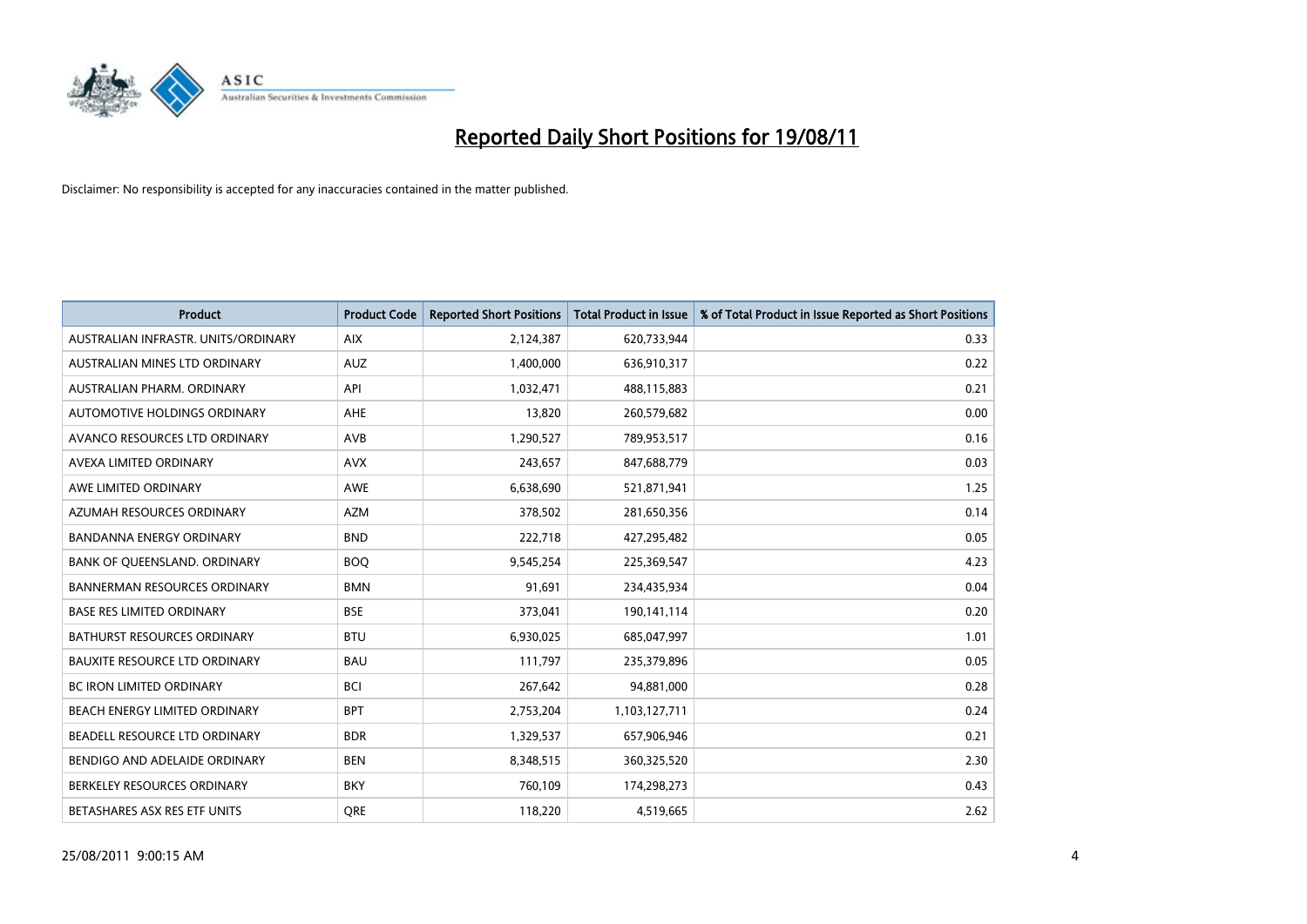

| <b>Product</b>                       | <b>Product Code</b> | <b>Reported Short Positions</b> | <b>Total Product in Issue</b> | % of Total Product in Issue Reported as Short Positions |
|--------------------------------------|---------------------|---------------------------------|-------------------------------|---------------------------------------------------------|
| <b>BHP BILLITON LIMITED ORDINARY</b> | <b>BHP</b>          | 37,878,835                      | 3,211,496,105                 | 1.14                                                    |
| <b>BILLABONG ORDINARY</b>            | <b>BBG</b>          | 23,208,173                      | 254,037,587                   | 9.11                                                    |
| <b>BIOTA HOLDINGS ORDINARY</b>       | <b>BTA</b>          | 2,086,368                       | 181,417,556                   | 1.15                                                    |
| <b>BISALLOY STEEL ORDINARY</b>       | <b>BIS</b>          | 84,480                          | 216,455,965                   | 0.04                                                    |
| BKI INVESTMENT LTD ORDINARY          | <b>BKI</b>          | 508                             | 422,863,407                   | 0.00                                                    |
| <b>BLACKTHORN RESOURCES ORDINARY</b> | <b>BTR</b>          | 35,848                          | 122,918,000                   | 0.03                                                    |
| <b>BLUESCOPE STEEL LTD ORDINARY</b>  | <b>BSL</b>          | 62,985,712                      | 1,842,207,385                 | 3.41                                                    |
| <b>BOART LONGYEAR ORDINARY</b>       | <b>BLY</b>          | 7,085,466                       | 461,163,412                   | 1.54                                                    |
| <b>BOOM LOGISTICS ORDINARY</b>       | <b>BOL</b>          | 373,329                         | 465,011,147                   | 0.08                                                    |
| BORAL LIMITED, ORDINARY              | <b>BLD</b>          | 42,815,025                      | 729,925,990                   | 5.87                                                    |
| BOTSWANA METALS LTD ORDINARY         | <b>BML</b>          | 7,000                           | 143,717,013                   | 0.00                                                    |
| <b>BOW ENERGY LIMITED ORDINARY</b>   | <b>BOW</b>          | 7,722,420                       | 351,683,973                   | 2.20                                                    |
| <b>BRADKEN LIMITED ORDINARY</b>      | <b>BKN</b>          | 1,797,828                       | 161,849,910                   | 1.11                                                    |
| <b>BRAMBLES LIMITED ORDINARY</b>     | <b>BXB</b>          | 17,766,996                      | 1,479,410,767                 | 1.18                                                    |
| <b>BREVILLE GROUP LTD ORDINARY</b>   | <b>BRG</b>          | 1,929                           | 129,995,322                   | 0.00                                                    |
| <b>BRICKWORKS LIMITED ORDINARY</b>   | <b>BKW</b>          | 22,474                          | 147,567,333                   | 0.01                                                    |
| <b>BROCKMAN RESOURCES ORDINARY</b>   | <b>BRM</b>          | 62,795                          | 144,803,151                   | 0.05                                                    |
| BT INVESTMENT MNGMNT ORDINARY        | <b>BTT</b>          | 881,029                         | 160,000,000                   | 0.55                                                    |
| <b>BURU ENERGY ORDINARY</b>          | <b>BRU</b>          | 4,233,251                       | 182,840,549                   | 2.32                                                    |
| <b>BWP TRUST ORDINARY UNITS</b>      | <b>BWP</b>          | 1,266,021                       | 520,012,793                   | 0.22                                                    |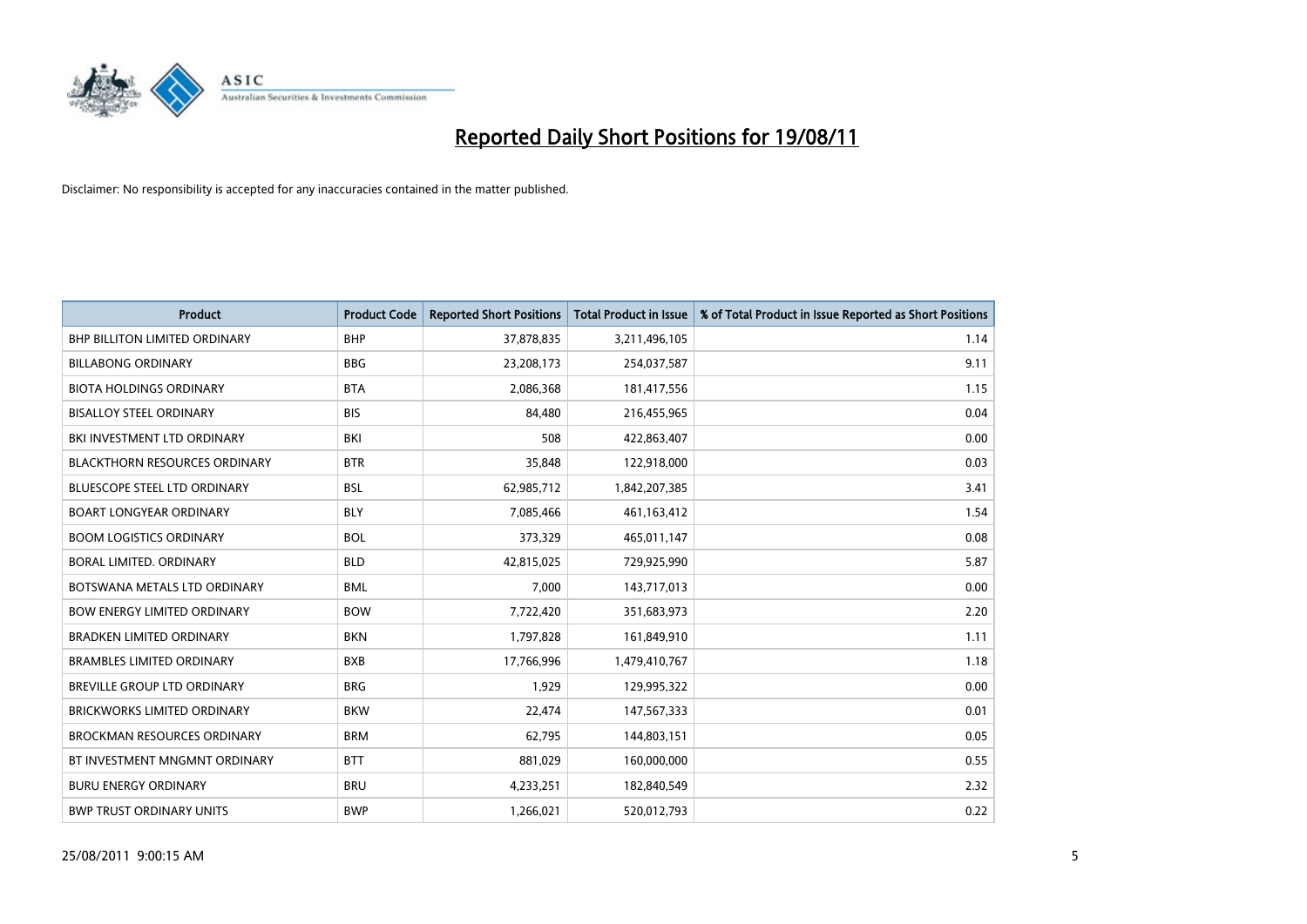

| <b>Product</b>                        | <b>Product Code</b> | <b>Reported Short Positions</b> | <b>Total Product in Issue</b> | % of Total Product in Issue Reported as Short Positions |
|---------------------------------------|---------------------|---------------------------------|-------------------------------|---------------------------------------------------------|
| <b>CABCHARGE AUSTRALIA ORDINARY</b>   | CAB                 | 671,176                         | 120,437,014                   | 0.54                                                    |
| CALTEX AUSTRALIA ORDINARY             | <b>CTX</b>          | 7,877,984                       | 270,000,000                   | 2.92                                                    |
| <b>CAMPBELL BROTHERS ORDINARY</b>     | <b>CPB</b>          | 135,295                         | 67,503,411                    | 0.19                                                    |
| CAPE LAMBERT RES LTD ORDINARY         | <b>CFE</b>          | 1,151,683                       | 630,149,603                   | 0.17                                                    |
| CARABELLA RES LTD ORDINARY            | <b>CLR</b>          | 720,524                         | 92,389,409                    | 0.78                                                    |
| <b>CARBON ENERGY ORDINARY</b>         | <b>CNX</b>          | 3,332,913                       | 698,517,858                   | 0.46                                                    |
| <b>CARDNO LIMITED ORDINARY</b>        | <b>CDD</b>          | 3,260                           | 109,780,032                   | 0.00                                                    |
| <b>CARINDALE PROPERTY UNIT</b>        | <b>CDP</b>          | 312                             | 70,000,000                    | 0.00                                                    |
| CARNARVON PETROLEUM ORDINARY          | <b>CVN</b>          | 2,929,692                       | 690,320,634                   | 0.41                                                    |
| <b>CARNEGIE WAVE ENERGY ORDINARY</b>  | <b>CWE</b>          | 83,000                          | 899,087,627                   | 0.01                                                    |
| <b>CARPATHIAN RESOURCES ORDINARY</b>  | <b>CPN</b>          | 75,000                          | 265,533,501                   | 0.03                                                    |
| CARPENTARIA EXP. LTD ORDINARY         | CAP                 | 9,777                           | 98,741,301                    | 0.01                                                    |
| CARSALES.COM LTD ORDINARY             | <b>CRZ</b>          | 13,667,049                      | 233,729,722                   | 5.83                                                    |
| CASH CONVERTERS DEFERRED SETTLEMENT   | <b>CCVDA</b>        | 75,673                          | 379,761,025                   | 0.02                                                    |
| <b>CASPIAN OIL &amp; GAS ORDINARY</b> | <b>CIG</b>          | 50,000                          | 1,331,500,513                 | 0.00                                                    |
| CATALPA RESOURCES ORDINARY            | CAH                 | 189,587                         | 178,214,799                   | 0.10                                                    |
| <b>CEC GROUP LIMITED ORDINARY</b>     | <b>CEG</b>          | 1,750                           | 79,662,662                    | 0.00                                                    |
| <b>CELLNET GROUP ORDINARY</b>         | <b>CLT</b>          | 1,342                           | 61,286,754                    | 0.00                                                    |
| CENTRAL PETROLEUM ORDINARY            | <b>CTP</b>          | 11,455                          | 982,298,842                   | 0.00                                                    |
| CENTRO PROPERTIES UNITS/ORD STAPLED   | <b>CNP</b>          | 6,692                           | 972,414,514                   | 0.00                                                    |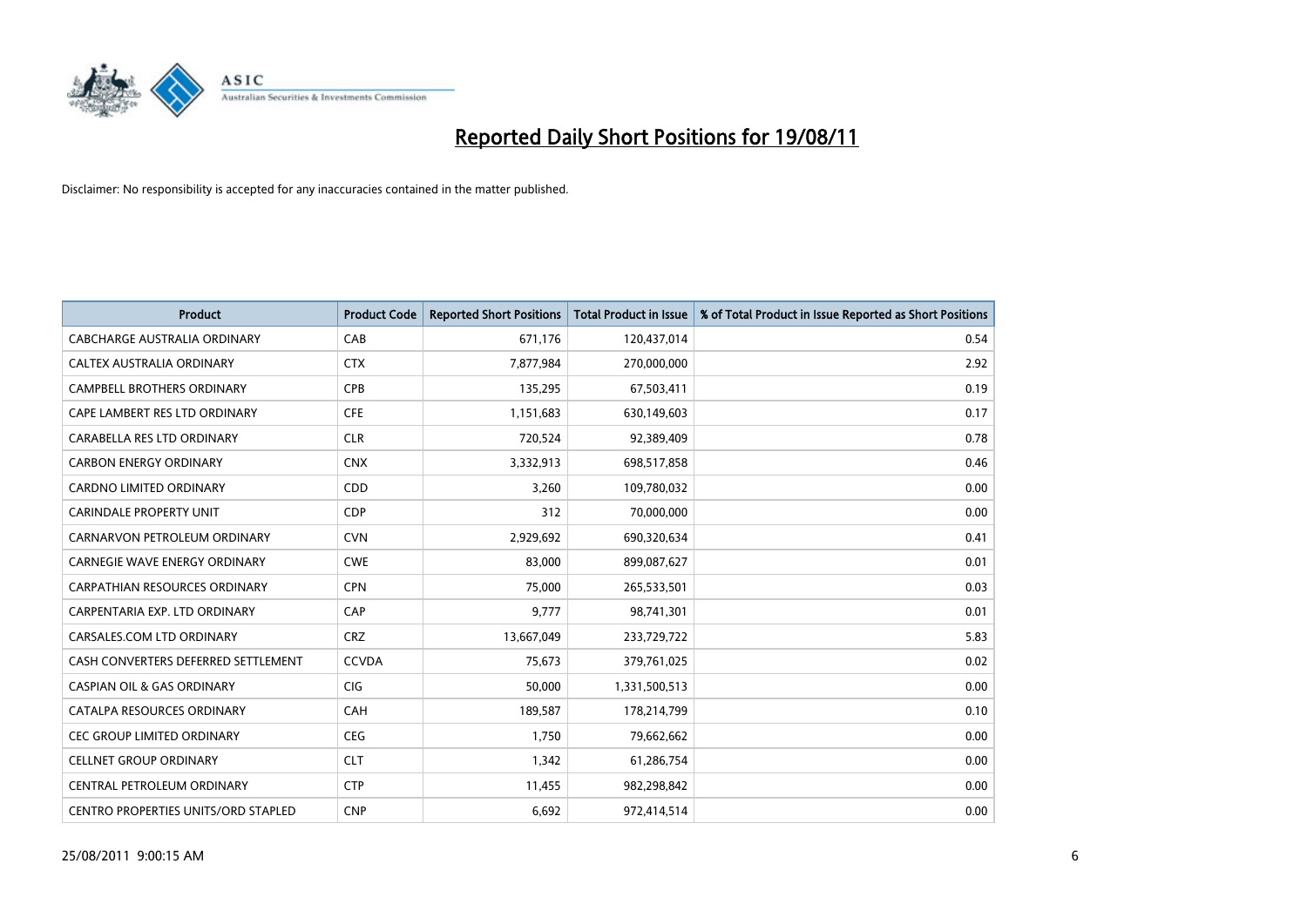

| <b>Product</b>                                | <b>Product Code</b> | <b>Reported Short Positions</b> | Total Product in Issue | % of Total Product in Issue Reported as Short Positions |
|-----------------------------------------------|---------------------|---------------------------------|------------------------|---------------------------------------------------------|
| <b>CENTRO RETAIL GROUP STAPLED SECURITIES</b> | <b>CER</b>          | 586,072                         | 2,286,399,424          | 0.02                                                    |
| CERAMIC FUEL CELLS ORDINARY                   | CFU                 | 1,554,539                       | 1,201,353,566          | 0.13                                                    |
| <b>CFS RETAIL PROPERTY UNITS</b>              | <b>CFX</b>          | 54,303,764                      | 2,839,591,911          | 1.90                                                    |
| CGA MINING LIMITED ORDINARY                   | <b>CGX</b>          | 167,518                         | 333,475,726            | 0.05                                                    |
| <b>CHALICE GOLD MINES ORDINARY</b>            | <b>CHN</b>          | 200                             | 250,030,886            | 0.00                                                    |
| <b>CHALLENGER DIV.PRO. STAPLED UNITS</b>      | <b>CDI</b>          | 82,212                          | 903,470,988            | 0.00                                                    |
| <b>CHALLENGER INFRAST, STAPLED UNITS</b>      | <b>CIF</b>          | 26,196                          | 316,223,785            | 0.01                                                    |
| CHALLENGER LIMITED ORDINARY                   | CGF                 | 7,453,353                       | 492,807,490            | 1.50                                                    |
| CHANDLER MACLEOD LTD ORDINARY                 | <b>CMG</b>          | 11,970                          | 466,466,720            | 0.00                                                    |
| CHARTER HALL GROUP STAPLED US PROHIBIT.       | <b>CHC</b>          | 1,175,210                       | 308,040,283            | 0.37                                                    |
| <b>CHARTER HALL OFFICE UNIT</b>               | CQO                 | 10,789,959                      | 493,319,730            | 2.19                                                    |
| <b>CHARTER HALL RETAIL UNITS</b>              | <b>COR</b>          | 1,143,020                       | 302,162,079            | 0.37                                                    |
| CITIGOLD CORP LTD ORDINARY                    | <b>CTO</b>          | 2,059,217                       | 1,105,078,301          | 0.18                                                    |
| <b>CLARIUS GRP LTD ORDINARY</b>               | <b>CND</b>          | 55,960                          | 88,161,315             | 0.06                                                    |
| CLINUVEL PHARMACEUT, ORDINARY                 | <b>CUV</b>          | 4,127                           | 30,381,706             | 0.01                                                    |
| <b>CLOUGH LIMITED ORDINARY</b>                | <b>CLO</b>          | 140,143                         | 769,801,269            | 0.01                                                    |
| <b>CO2 GROUP LIMITED ORDINARY</b>             | COZ                 | 400,000                         | 280,309,888            | 0.14                                                    |
| <b>COAL &amp; ALLIED ORDINARY</b>             | <b>CNA</b>          | 3,677                           | 86,584,735             | 0.00                                                    |
| COAL OF AFRICA LTD ORDINARY                   | <b>CZA</b>          | 797,124                         | 531,139,661            | 0.15                                                    |
| <b>COALSPUR MINES LTD ORDINARY</b>            | CPL                 | 1,908,572                       | 579,768,744            | 0.32                                                    |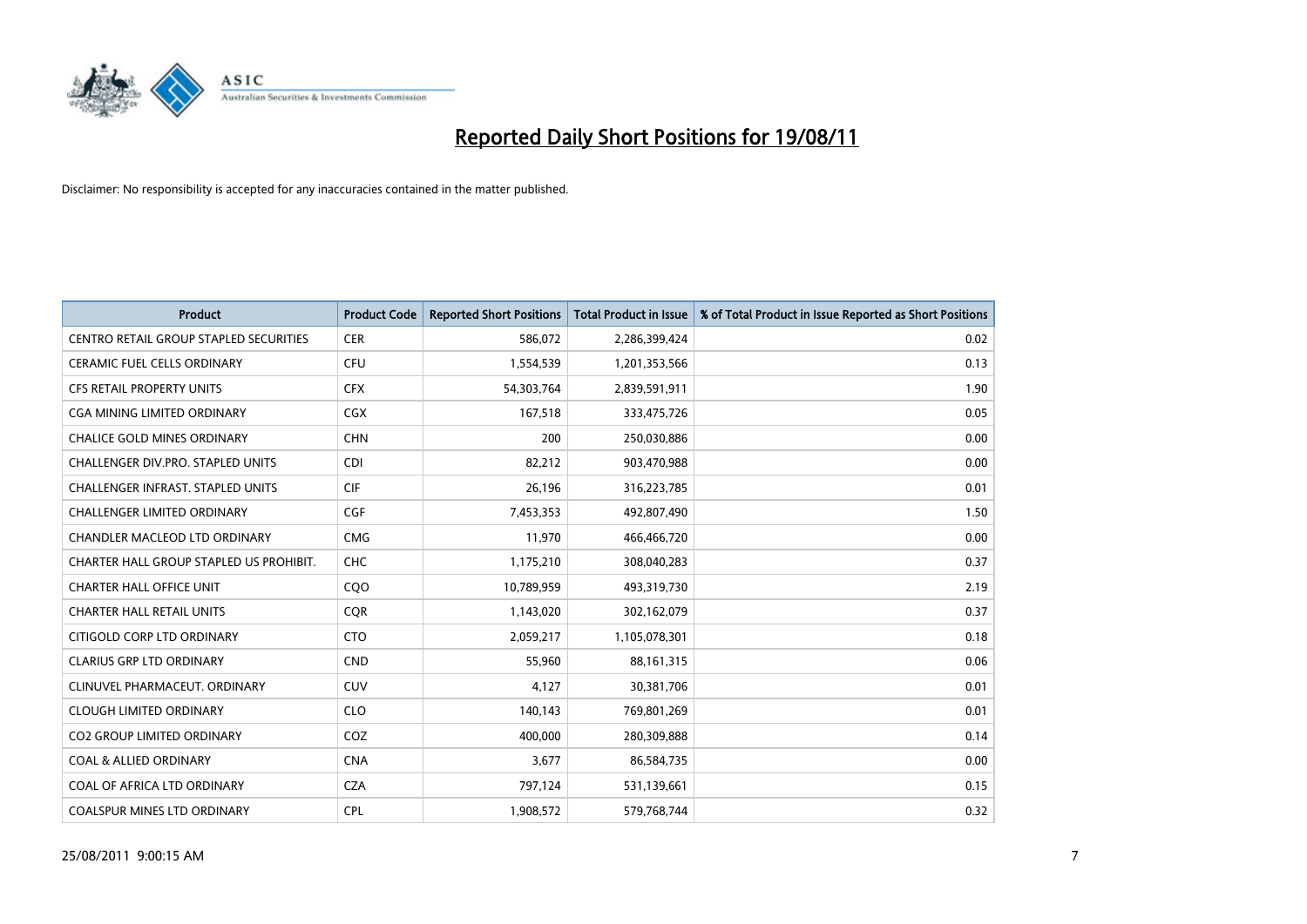

| <b>Product</b>                          | <b>Product Code</b> | <b>Reported Short Positions</b> | <b>Total Product in Issue</b> | % of Total Product in Issue Reported as Short Positions |
|-----------------------------------------|---------------------|---------------------------------|-------------------------------|---------------------------------------------------------|
| <b>COALWORKS LIMITED ORDINARY</b>       | <b>CWK</b>          | 2,930,713                       | 149,088,955                   | 1.97                                                    |
| COBAR CONSOLIDATED ORDINARY             | CCU                 | 21,409                          | 175,313,488                   | 0.01                                                    |
| COCA-COLA AMATIL ORDINARY               | <b>CCL</b>          | 7,853,956                       | 758,120,896                   | 1.02                                                    |
| COCHLEAR LIMITED ORDINARY               | <b>COH</b>          | 2,142,680                       | 56,776,817                    | 3.77                                                    |
| <b>COCKATOO COAL ORDINARY</b>           | <b>COK</b>          | 4,648,039                       | 1,016,196,908                 | 0.45                                                    |
| <b>COKAL LTD ORDINARY</b>               | <b>CKA</b>          | 655,292                         | 130,055,735                   | 0.50                                                    |
| <b>COLLINS FOODS LTD ORDINARY</b>       | <b>CKF</b>          | 731,173                         | 93,000,003                    | 0.78                                                    |
| COMMONWEALTH BANK, ORDINARY             | <b>CBA</b>          | 29,988,917                      | 1,558,687,244                 | 1.89                                                    |
| <b>COMMONWEALTH PROP ORDINARY UNITS</b> | <b>CPA</b>          | 27,429,087                      | 2,449,599,711                 | 1.12                                                    |
| <b>COMPASS RESOURCES ORDINARY</b>       | <b>CMR</b>          | 160,952                         | 147,402,920                   | 0.11                                                    |
| COMPUTERSHARE LTD ORDINARY              | <b>CPU</b>          | 4,486,995                       | 555,664,059                   | 0.79                                                    |
| <b>CONNECTEAST GROUP STAPLED</b>        | <b>CEU</b>          | 12,519,176                      | 3,940,145,951                 | 0.31                                                    |
| CONQUEST MINING ORDINARY                | COT                 | 1,583,059                       | 583,241,478                   | 0.26                                                    |
| CONSOLIDATED MEDIA, ORDINARY            | <b>CMI</b>          | 3,243,264                       | 561,834,996                   | 0.57                                                    |
| CONTANGO MICROCAP ORDINARY              | <b>CTN</b>          | 7,500                           | 146,423,793                   | 0.01                                                    |
| CONTINENTAL COAL LTD ORDINARY           | CCC                 | 733,008                         | 2,415,170,317                 | 0.03                                                    |
| COOPER ENERGY LTD ORDINARY              | <b>COE</b>          | 150,008                         | 292,576,001                   | 0.05                                                    |
| COPPER STRIKE LTD ORDINARY              | <b>CSE</b>          | 714                             | 129,455,571                   | 0.00                                                    |
| <b>CORDLIFE LIMITED ORDINARY</b>        | CBB                 |                                 | 150,887,354                   | 0.00                                                    |
| COUNT FINANCIAL ORDINARY                | COU                 | 427,833                         | 262,247,830                   | 0.16                                                    |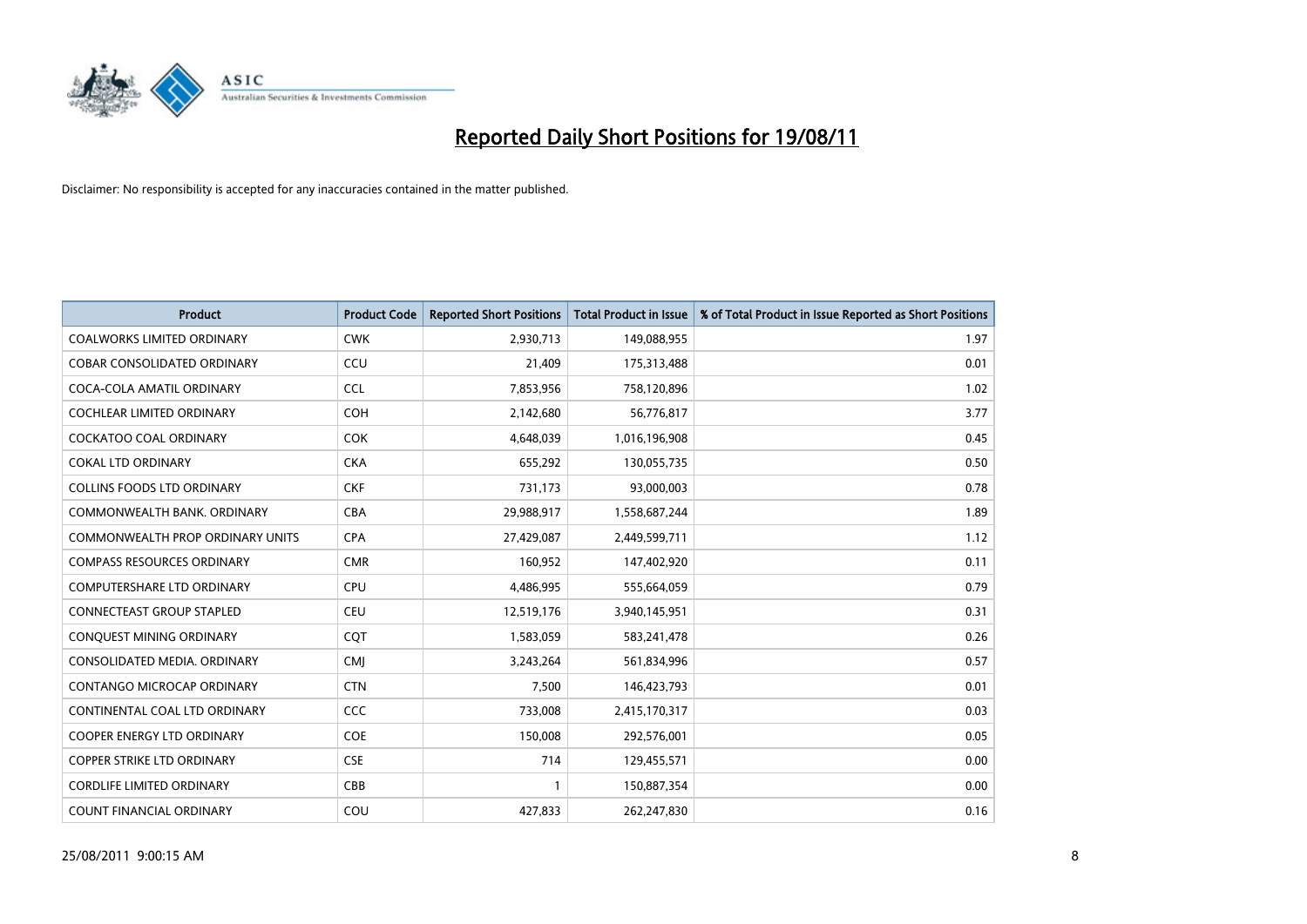

| <b>Product</b>                       | <b>Product Code</b> | <b>Reported Short Positions</b> | <b>Total Product in Issue</b> | % of Total Product in Issue Reported as Short Positions |
|--------------------------------------|---------------------|---------------------------------|-------------------------------|---------------------------------------------------------|
| <b>CREDIT CORP GROUP ORDINARY</b>    | <b>CCP</b>          | 1,305                           | 45,210,752                    | 0.00                                                    |
| CROMWELL PROP STAPLED SECURITIES     | <b>CMW</b>          | 89,633                          | 964,737,315                   | 0.01                                                    |
| <b>CROWN LIMITED ORDINARY</b>        | <b>CWN</b>          | 1,049,728                       | 754,131,800                   | 0.11                                                    |
| <b>CRUSADER RESOURCES ORDINARY</b>   | CAS                 | 250,000                         | 106,136,040                   | 0.24                                                    |
| <b>CSG LIMITED ORDINARY</b>          | CSV                 | 935,503                         | 282,567,499                   | 0.34                                                    |
| <b>CSL LIMITED ORDINARY</b>          | <b>CSL</b>          | 7,355,968                       | 527,960,909                   | 1.36                                                    |
| <b>CSR LIMITED ORDINARY</b>          | <b>CSR</b>          | 18,996,591                      | 506,000,315                   | 3.74                                                    |
| <b>CUDECO LIMITED ORDINARY</b>       | CDU                 | 1,785,168                       | 142,654,900                   | 1.24                                                    |
| <b>CUSTOMERS LIMITED ORDINARY</b>    | CUS                 | 89,569                          | 134,869,357                   | 0.06                                                    |
| DART ENERGY LTD ORDINARY             | <b>DTE</b>          | 6,895,418                       | 720,875,002                   | 0.95                                                    |
| DAVID JONES LIMITED ORDINARY         | <b>DIS</b>          | 36,806,441                      | 520,751,395                   | 7.04                                                    |
| <b>DECMIL GROUP LIMITED ORDINARY</b> | <b>DCG</b>          | 135,930                         | 124,254,568                   | 0.11                                                    |
| DEEP YELLOW LIMITED ORDINARY         | <b>DYL</b>          | 96,054                          | 1,127,899,958                 | 0.01                                                    |
| DEVINE LIMITED ORDINARY              | <b>DVN</b>          | 1,000                           | 634,918,223                   | 0.00                                                    |
| DEXUS PROPERTY GROUP STAPLED UNITS   | <b>DXS</b>          | 17,208,670                      | 4,839,024,176                 | 0.35                                                    |
| DISCOVERY METALS LTD ORDINARY        | <b>DML</b>          | 5,357,142                       | 437,114,481                   | 1.21                                                    |
| DOMINO PIZZA ENTERPR ORDINARY        | <b>DMP</b>          | 373,960                         | 68,407,674                    | 0.54                                                    |
| DOWNER EDI LIMITED ORDINARY          | <b>DOW</b>          | 7,256,494                       | 429,100,296                   | 1.68                                                    |
| DRILL TORQUE LTD ORDINARY            | <b>DTO</b>          | 100,617                         | 125,000,005                   | 0.08                                                    |
| DRILLSEARCH ENERGY ORDINARY          | <b>DLS</b>          | 1,685,120                       | 305,176,742                   | 0.55                                                    |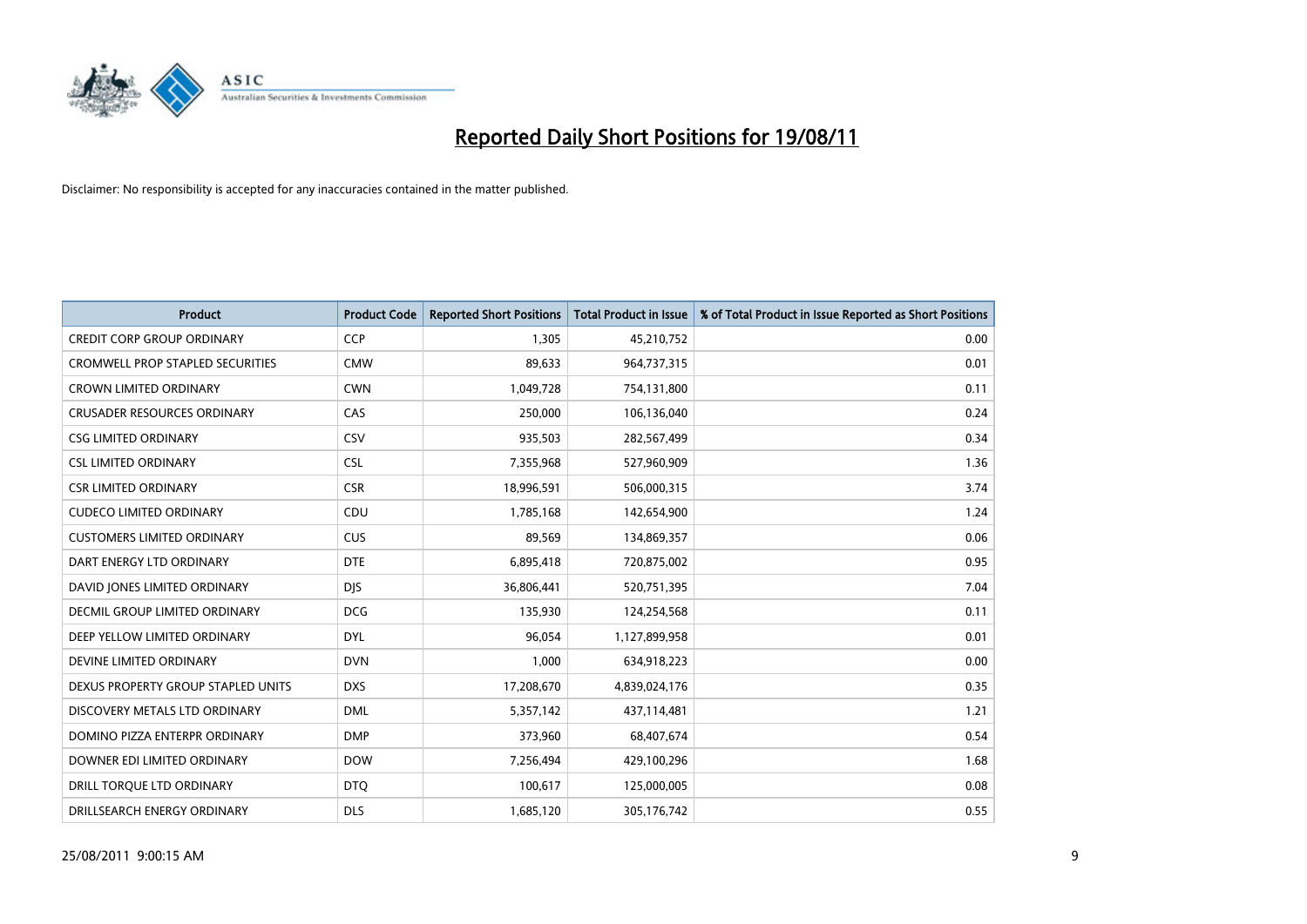

| <b>Product</b>                       | <b>Product Code</b> | <b>Reported Short Positions</b> | <b>Total Product in Issue</b> | % of Total Product in Issue Reported as Short Positions |
|--------------------------------------|---------------------|---------------------------------|-------------------------------|---------------------------------------------------------|
| DUET GROUP STAPLED US PROHIBIT.      | <b>DUE</b>          | 4,725,857                       | 909,692,991                   | 0.52                                                    |
| DULUXGROUP LIMITED ORDINARY          | <b>DLX</b>          | 9,694,928                       | 367,456,259                   | 2.61                                                    |
| DWS ADVANCED ORDINARY                | <b>DWS</b>          | 16,220                          | 132,362,763                   | 0.01                                                    |
| <b>EASTERN STAR GAS ORDINARY</b>     | ESG                 | 19,726,553                      | 992,317,041                   | 1.99                                                    |
| ECHO ENTERTAINMENT ORDINARY          | EGP                 | 988,681                         | 688,019,737                   | 0.14                                                    |
| <b>ELDERS LIMITED ORDINARY</b>       | <b>ELD</b>          | 18,186,804                      | 448,598,480                   | 4.04                                                    |
| ELDORADO GOLD CORP CDI 1:1           | EAU                 | 16,171                          | 11,658,431                    | 0.14                                                    |
| ELEMENTAL MINERALS ORDINARY          | <b>ELM</b>          | 120,822                         | 173,385,608                   | 0.07                                                    |
| ELEMENTOS LIMITED ORDINARY           | <b>ELT</b>          | 8                               | 77,068,979                    | 0.00                                                    |
| ELIXIR PETROLEUM LTD ORDINARY        | <b>EXR</b>          | 324,400                         | 188,988,472                   | 0.17                                                    |
| <b>EMECO HOLDINGS ORDINARY</b>       | <b>EHL</b>          | 1,254,521                       | 631,237,586                   | 0.19                                                    |
| ENERGIA MINERALS LTD ORDINARY        | <b>EMX</b>          | 139,711                         | 82,500,005                    | 0.17                                                    |
| ENERGY RESOURCES ORDINARY 'A'        | <b>ERA</b>          | 5,123,619                       | 190,737,934                   | 2.68                                                    |
| <b>ENERGY WORLD CORPOR, ORDINARY</b> | <b>EWC</b>          | 21,173,801                      | 1,734,166,672                 | 1.22                                                    |
| <b>ENTEK ENERGY LTD ORDINARY</b>     | ETE                 | 489,903                         | 510,657,387                   | 0.10                                                    |
| <b>ENTELLECT LIMITED ORDINARY</b>    | <b>ESN</b>          | 464,050                         | 985,337,932                   | 0.05                                                    |
| ENVESTRA LIMITED ORDINARY            | <b>ENV</b>          | 3,261,403                       | 1,468,560,201                 | 0.21                                                    |
| EQUATORIAL RES LTD ORDINARY          | EQX                 | 23,168                          | 101,667,922                   | 0.02                                                    |
| <b>EXTRACT RESOURCES ORDINARY</b>    | <b>EXT</b>          | 636,715                         | 251,159,163                   | 0.23                                                    |
| FAIRFAX MEDIA LTD ORDINARY           | <b>FXJ</b>          | 297,853,145                     | 2,351,955,725                 | 12.67                                                   |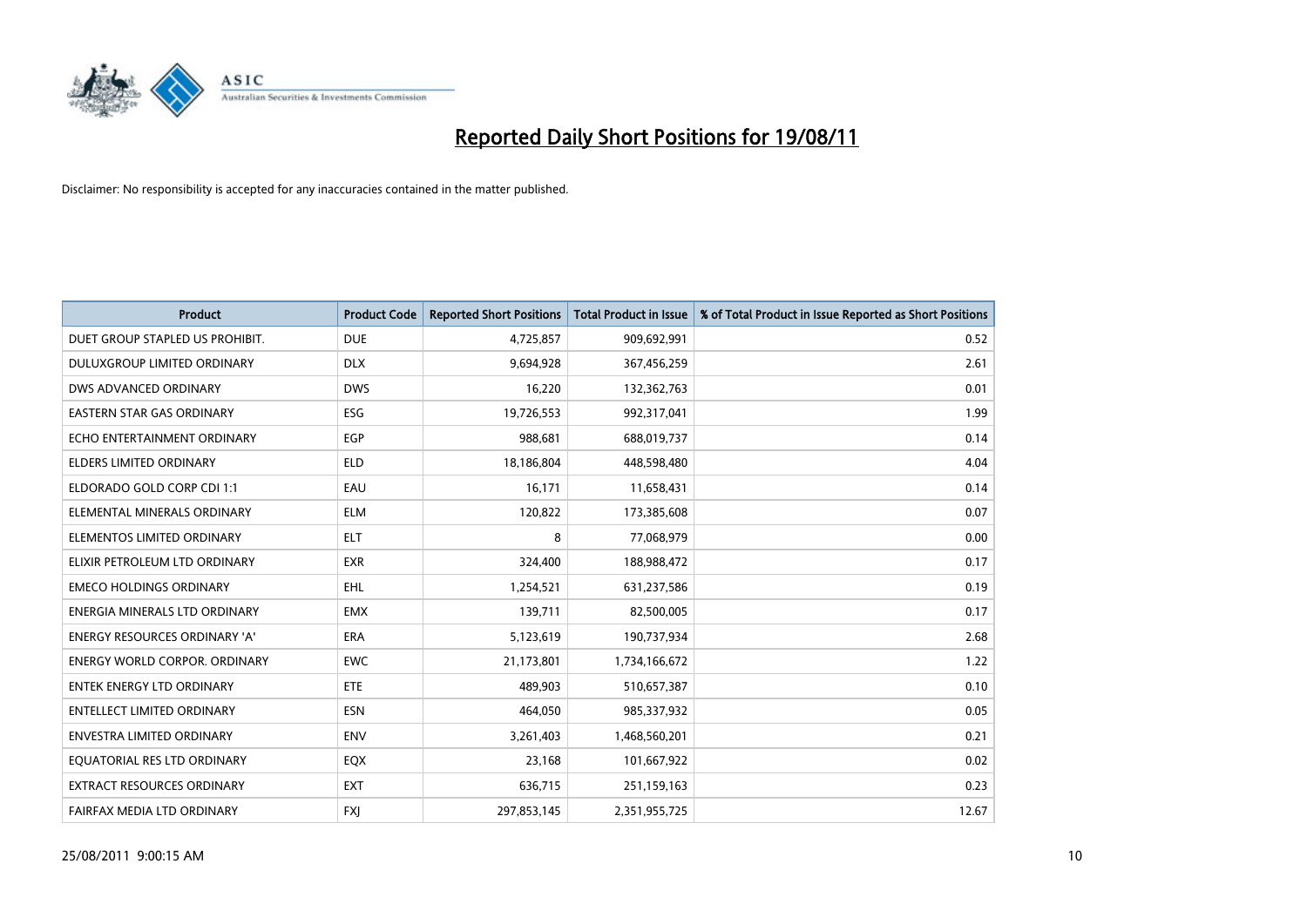

| <b>Product</b>                        | <b>Product Code</b> | <b>Reported Short Positions</b> | <b>Total Product in Issue</b> | % of Total Product in Issue Reported as Short Positions |
|---------------------------------------|---------------------|---------------------------------|-------------------------------|---------------------------------------------------------|
| <b>FANTASTIC HOLDINGS ORDINARY</b>    | <b>FAN</b>          | 892                             | 102,739,538                   | 0.00                                                    |
| FAR LTD ORDINARY                      | <b>FAR</b>          | 21,254,132                      | 1,245,401,164                 | 1.71                                                    |
| <b>FERRAUS LIMITED ORDINARY</b>       | <b>FRS</b>          | 370                             | 249,598,565                   | 0.00                                                    |
| FISHER & PAYKEL APP. ORDINARY         | <b>FPA</b>          | 18,298                          | 724,235,162                   | 0.00                                                    |
| FISHER & PAYKEL H. ORDINARY           | <b>FPH</b>          | 597,490                         | 525,362,450                   | 0.11                                                    |
| FKP PROPERTY GROUP STAPLED SECURITIES | <b>FKP</b>          | 27,702,014                      | 1,185,077,223                 | 2.31                                                    |
| FLEETWOOD CORP ORDINARY               | <b>FWD</b>          | 466,024                         | 57,847,937                    | 0.81                                                    |
| FLETCHER BUILDING ORDINARY            | <b>FBU</b>          | 8,031,614                       | 678,573,570                   | 1.18                                                    |
| FLEXIGROUP LIMITED ORDINARY           | <b>FXL</b>          | 33,752                          | 276,292,173                   | 0.00                                                    |
| <b>FLIGHT CENTRE ORDINARY</b>         | <b>FLT</b>          | 5,045,356                       | 99,959,845                    | 5.03                                                    |
| FLINDERS MINES LTD ORDINARY           | <b>FMS</b>          | 21,338,448                      | 1,820,839,571                 | 1.16                                                    |
| <b>FORGE GROUP LIMITED ORDINARY</b>   | <b>FGE</b>          | 118,936                         | 82,924,014                    | 0.14                                                    |
| FORTE ENERGY NL ORDINARY              | <b>FTE</b>          | 2,658,986                       | 695,589,311                   | 0.38                                                    |
| FORTESCUE METALS GRP ORDINARY         | <b>FMG</b>          | 32,587,086                      | 3,113,348,659                 | 1.01                                                    |
| <b>FOSTER'S GROUP ORDINARY</b>        | <b>FGL</b>          | 8,067,647                       | 1,940,894,542                 | 0.41                                                    |
| FTD CORPORATION ORDINARY              | <b>FTD</b>          | 8,088                           | 36,474,593                    | 0.02                                                    |
| FUNTASTIC LIMITED ORDINARY            | <b>FUN</b>          | 322,528                         | 340,997,682                   | 0.09                                                    |
| <b>G.U.D. HOLDINGS ORDINARY</b>       | <b>GUD</b>          | 240,196                         | 69,089,611                    | 0.34                                                    |
| <b>GALAXY RESOURCES ORDINARY</b>      | GXY                 | 1,942,547                       | 323,327,000                   | 0.59                                                    |
| <b>GEODYNAMICS LIMITED ORDINARY</b>   | GDY                 | 77,616                          | 337,084,174                   | 0.02                                                    |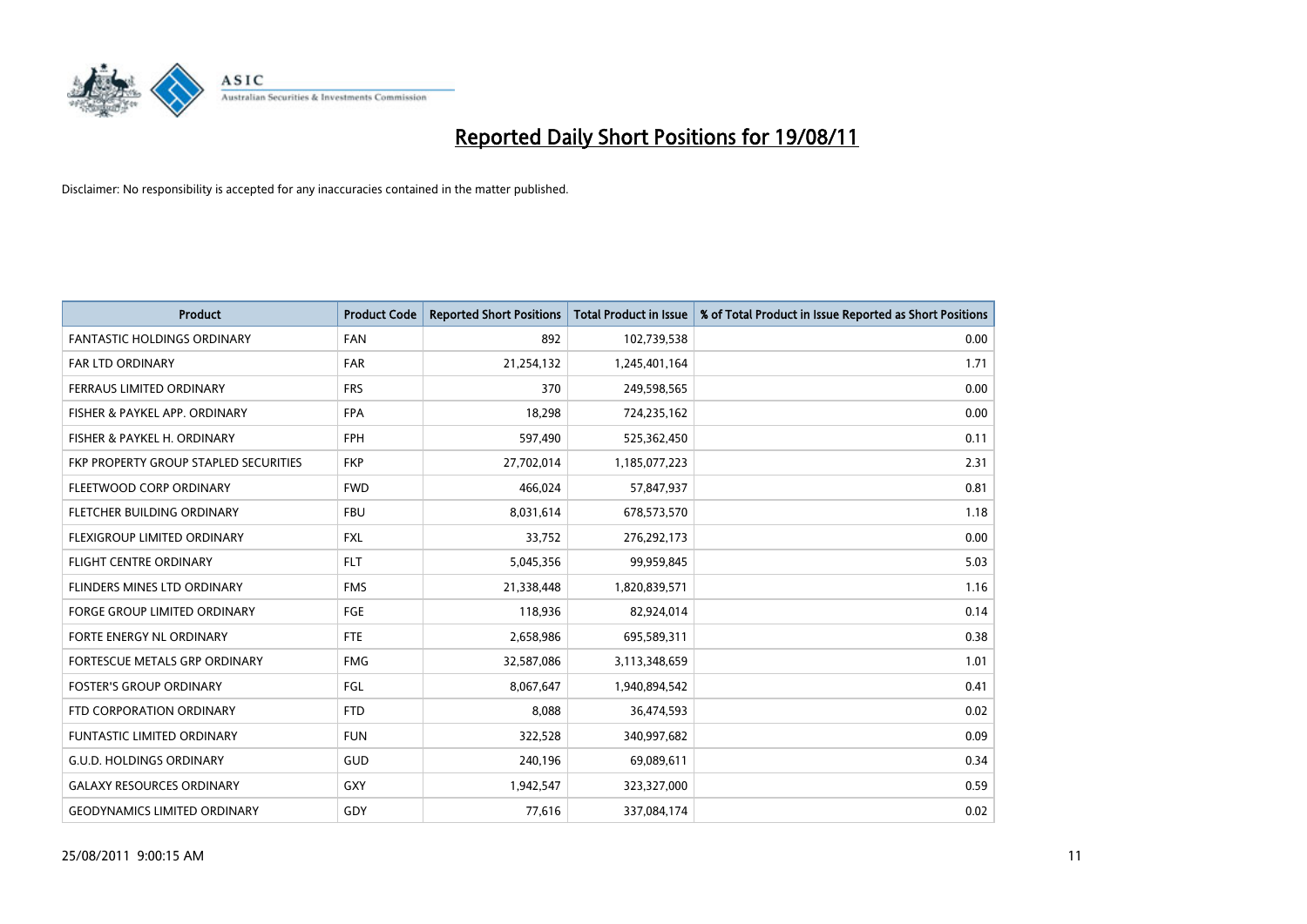

| <b>Product</b>                            | <b>Product Code</b> | <b>Reported Short Positions</b> | <b>Total Product in Issue</b> | % of Total Product in Issue Reported as Short Positions |
|-------------------------------------------|---------------------|---------------------------------|-------------------------------|---------------------------------------------------------|
| <b>GINDALBIE METALS LTD ORDINARY</b>      | <b>GBG</b>          | 35,857,240                      | 988,710,739                   | 3.61                                                    |
| <b>GLOBAL MINING ORDINARY</b>             | <b>GMI</b>          | 8,951                           | 191,820,968                   | 0.00                                                    |
| <b>GLOUCESTER COAL ORDINARY</b>           | GCL                 | 508,414                         | 202,905,967                   | 0.23                                                    |
| <b>GME RESOURCES LTD ORDINARY</b>         | <b>GME</b>          | 800                             | 322,635,902                   | 0.00                                                    |
| <b>GOLD ROAD RES LTD ORDINARY</b>         | GOR                 | 108,866                         | 317,087,535                   | 0.03                                                    |
| <b>GOLDEN WEST RESOURCE ORDINARY</b>      | <b>GWR</b>          | 1,617                           | 192,082,567                   | 0.00                                                    |
| <b>GOODMAN FIELDER, ORDINARY</b>          | <b>GFF</b>          | 26,877,400                      | 1,380,386,438                 | 1.95                                                    |
| <b>GOODMAN GROUP STAPLED US PROHIBIT.</b> | <b>GMG</b>          | 25,122,925                      | 7,394,607,411                 | 0.33                                                    |
| <b>GPT GROUP STAPLED SEC.</b>             | <b>GPT</b>          | 15,483,432                      | 1,849,089,943                 | 0.81                                                    |
| <b>GRAINCORP LIMITED A CLASS ORDINARY</b> | <b>GNC</b>          | 892,304                         | 198,318,900                   | 0.42                                                    |
| <b>GRANGE RESOURCES. ORDINARY</b>         | <b>GRR</b>          | 73,388                          | 1,153,181,487                 | 0.00                                                    |
| <b>GREENCAP LIMITED ORDINARY</b>          | GCG                 |                                 | 262,515,385                   | 0.00                                                    |
| <b>GREENLAND MIN EN LTD ORDINARY</b>      | GGG                 | 2,462,946                       | 410,407,582                   | 0.60                                                    |
| <b>GRYPHON MINERALS LTD ORDINARY</b>      | GRY                 | 2,013,497                       | 299,922,058                   | 0.67                                                    |
| <b>GUILDFORD COAL LTD ORDINARY</b>        | <b>GUF</b>          | 2,123,988                       | 217,469,617                   | 0.97                                                    |
| <b>GUINNESS PEAT GROUP. CDI 1:1</b>       | GPG                 | 1,190,994                       | 266,222,148                   | 0.45                                                    |
| <b>GUNNS LIMITED ORDINARY</b>             | <b>GNS</b>          | 69,691,818                      | 848,401,559                   | 8.21                                                    |
| <b>GWA GROUP LTD ORDINARY</b>             | <b>GWA</b>          | 7,877,512                       | 301,525,014                   | 2.60                                                    |
| HARVEY NORMAN ORDINARY                    | <b>HVN</b>          | 49,789,726                      | 1,062,316,784                 | 4.68                                                    |
| HASTIE GROUP LIMITED ORDINARY             | <b>HST</b>          | 15,009,424                      | 1,367,511,426                 | 1.11                                                    |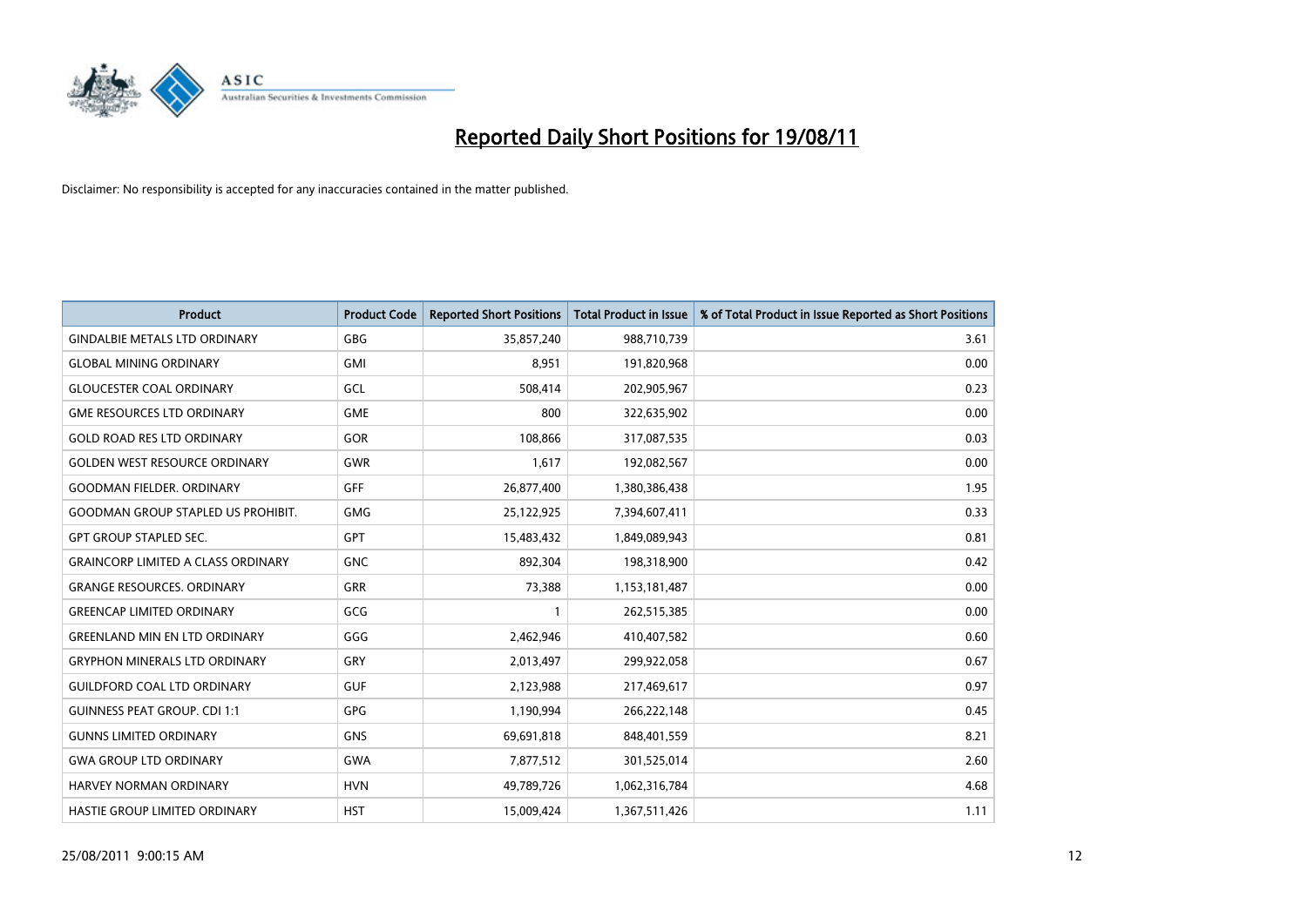

| <b>Product</b>                        | <b>Product Code</b> | <b>Reported Short Positions</b> | <b>Total Product in Issue</b> | % of Total Product in Issue Reported as Short Positions |
|---------------------------------------|---------------------|---------------------------------|-------------------------------|---------------------------------------------------------|
| HASTINGS DIVERSIFIED STAPLED SECURITY | <b>HDF</b>          | 2,816,625                       | 530,001,072                   | 0.52                                                    |
| <b>HEARTWARE INT INC CDI 35:1</b>     | <b>HIN</b>          | 272,008                         | 48,598,550                    | 0.56                                                    |
| <b>HENDERSON GROUP CDI 1:1</b>        | <b>HGG</b>          | 5,008,165                       | 628,839,582                   | 0.78                                                    |
| HFA HOLDINGS LIMITED ORDINARY         | <b>HFA</b>          | 447,648                         | 117,332,831                   | 0.37                                                    |
| <b>HIGHLANDS PACIFIC ORDINARY</b>     | <b>HIG</b>          | 2,413,591                       | 686,082,148                   | 0.35                                                    |
| HILLGROVE RES LTD ORDINARY            | <b>HGO</b>          | 1,377,192                       | 793,698,575                   | 0.17                                                    |
| HILLS HOLDINGS LTD ORDINARY           | HIL.                | 4,089,731                       | 249,139,016                   | 1.64                                                    |
| HORIZON OIL LIMITED ORDINARY          | <b>HZN</b>          | 11,678,742                      | 1,130,811,515                 | 1.02                                                    |
| HUNNU COAL LIMITED ORDINARY           | <b>HUN</b>          | 85,455                          | 216,565,002                   | 0.04                                                    |
| <b>ICON ENERGY LIMITED ORDINARY</b>   | <b>ICN</b>          | 67,000                          | 469,301,394                   | 0.01                                                    |
| <b>IINET LIMITED ORDINARY</b>         | <b>IIN</b>          | 1,395,782                       | 152,169,119                   | 0.92                                                    |
| <b>IKWEZI MINING LTD ORDINARY</b>     | <b>IKW</b>          | 2,827,104                       | 168,800,000                   | 1.68                                                    |
| ILUKA RESOURCES ORDINARY              | <b>ILU</b>          | 4,205,032                       | 418,700,517                   | 1.01                                                    |
| <b>IMDEX LIMITED ORDINARY</b>         | <b>IMD</b>          | 86,745                          | 203,405,935                   | 0.04                                                    |
| IMF (AUSTRALIA) LTD ORDINARY          | <b>IMF</b>          | 329,544                         | 123,828,193                   | 0.26                                                    |
| <b>IMX RESOURCES LTD ORDINARY</b>     | <b>IXR</b>          | 20,000                          | 262,612,803                   | 0.01                                                    |
| <b>INCITEC PIVOT ORDINARY</b>         | IPL                 | 2,985,886                       | 1,628,730,107                 | 0.17                                                    |
| INDAGO RESOURCES LTD ORDINARY         | <b>IDG</b>          | 8,179                           | 4,490,436                     | 0.18                                                    |
| <b>INDEPENDENCE GROUP ORDINARY</b>    | <b>IGO</b>          | 1,352,444                       | 202,907,135                   | 0.65                                                    |
| INDOPHIL RESOURCES ORDINARY           | <b>IRN</b>          | 15,520,585                      | 995,437,860                   | 1.58                                                    |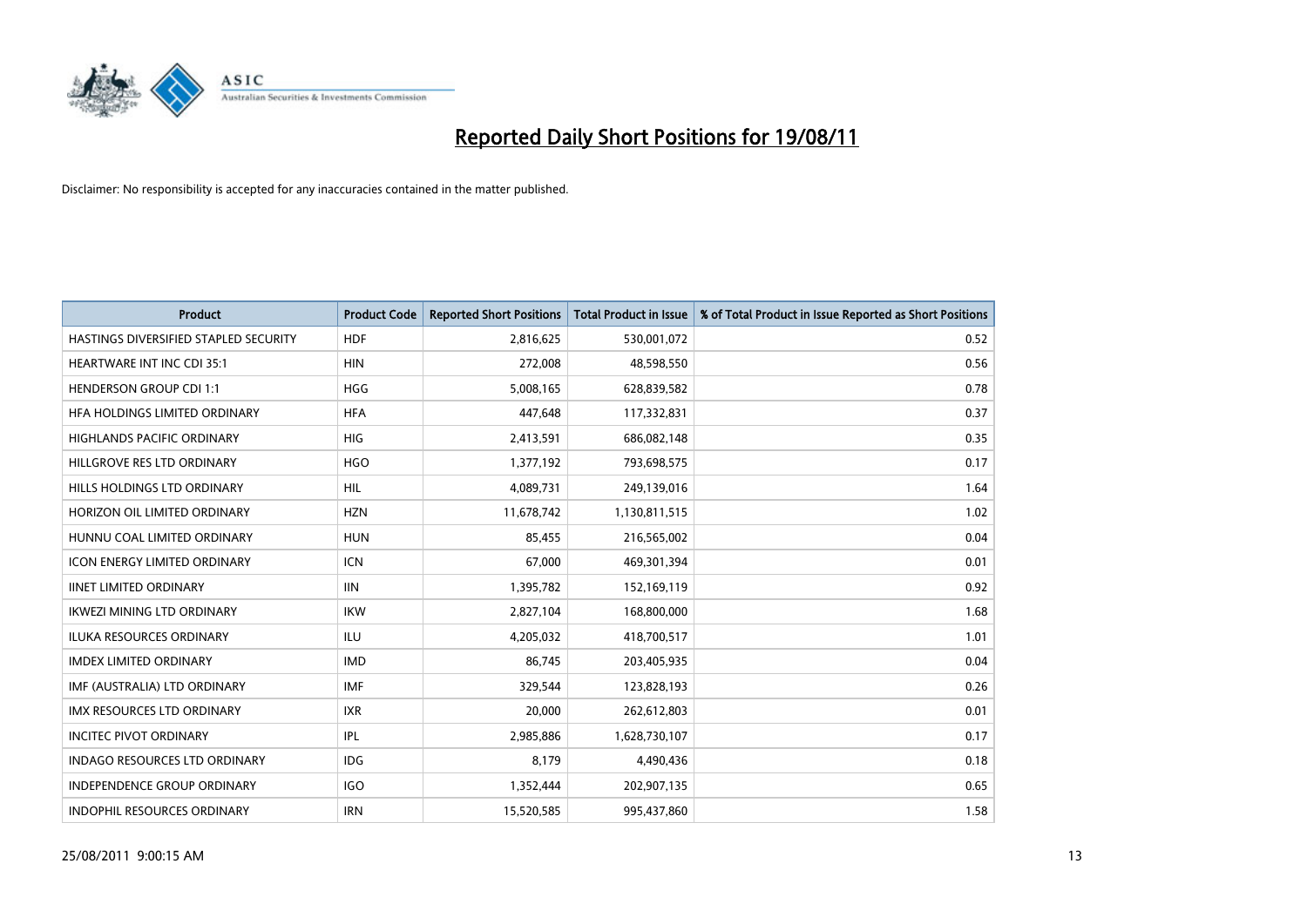

| <b>Product</b>                                | <b>Product Code</b> | <b>Reported Short Positions</b> | <b>Total Product in Issue</b> | % of Total Product in Issue Reported as Short Positions |
|-----------------------------------------------|---------------------|---------------------------------|-------------------------------|---------------------------------------------------------|
| <b>INDUSTREA LIMITED ORDINARY</b>             | IDL                 | 1,554,766                       | 364,733,566                   | 0.42                                                    |
| <b>INFIGEN ENERGY STAPLED SECURITIES</b>      | <b>IFN</b>          | 6,242,995                       | 762,265,972                   | 0.82                                                    |
| ING RE COM GROUP STAPLED SECURITIES           | ILF                 | 9,075                           | 441,029,194                   | 0.00                                                    |
| INSURANCE AUSTRALIA ORDINARY                  | IAG                 | 8,378,471                       | 2,079,034,021                 | 0.40                                                    |
| INT GOLDFIELDS LTD ORDINARY                   | <b>IGS</b>          | 10,542,682                      | 571,520,386                   | 1.84                                                    |
| INTEGRA MINING LTD. ORDINARY                  | <b>IGR</b>          | 8,996,375                       | 843,493,881                   | 1.06                                                    |
| <b>INTREPID MINES ORDINARY</b>                | <b>IAU</b>          | 3,467,877                       | 522,300,939                   | 0.66                                                    |
| <b>INVESTA OFFICE FUND STAPLED SECURITIES</b> | <b>IOF</b>          | 9,256,394                       | 2,729,071,212                 | 0.31                                                    |
| <b>INVOCARE LIMITED ORDINARY</b>              | <b>IVC</b>          | 1,045,510                       | 107,912,897                   | 0.97                                                    |
| <b>ION LIMITED ORDINARY</b>                   | <b>ION</b>          | 164,453                         | 256,365,105                   | 0.06                                                    |
| <b>IOOF HOLDINGS LTD ORDINARY</b>             | IFL.                | 1,361,192                       | 229,794,395                   | 0.57                                                    |
| <b>IRESS MARKET TECH. ORDINARY</b>            | <b>IRE</b>          | 1,843,657                       | 126,920,010                   | 1.45                                                    |
| <b>IRON ORE HOLDINGS ORDINARY</b>             | <b>IOH</b>          | 44.578                          | 166,087,005                   | 0.02                                                    |
| ISHARES MSCI AUS 200 ISHARES MSCI AUS 200     | <b>IOZ</b>          | 64,930                          | 2,400,836                     | 2.70                                                    |
| ISHARES MSCI BRIC CDI 1:1                     | <b>IBK</b>          | 2,210                           | 3,650,000                     | 0.06                                                    |
| ISHARES MSCI EM MKTS CDI 1:1                  | <b>IEM</b>          | 18,083                          | 425,700,000                   | 0.00                                                    |
| ISHARES S&P 500 CDI 1:1                       | <b>IVV</b>          | 12,785                          | 116,350,000                   | 0.01                                                    |
| ISHARES S&P HIGH DIV ISHARES S&P HIGH DIV     | <b>IHD</b>          | 24,014                          | 2,300,931                     | 1.04                                                    |
| ISHARES SMALL ORDS ISHARES SMALL ORDS         | <b>ISO</b>          | 130,878                         | 3,901,916                     | 3.35                                                    |
| <b>IVANHOE AUSTRALIA ORDINARY</b>             | <b>IVA</b>          | 119.998                         | 418,709,553                   | 0.02                                                    |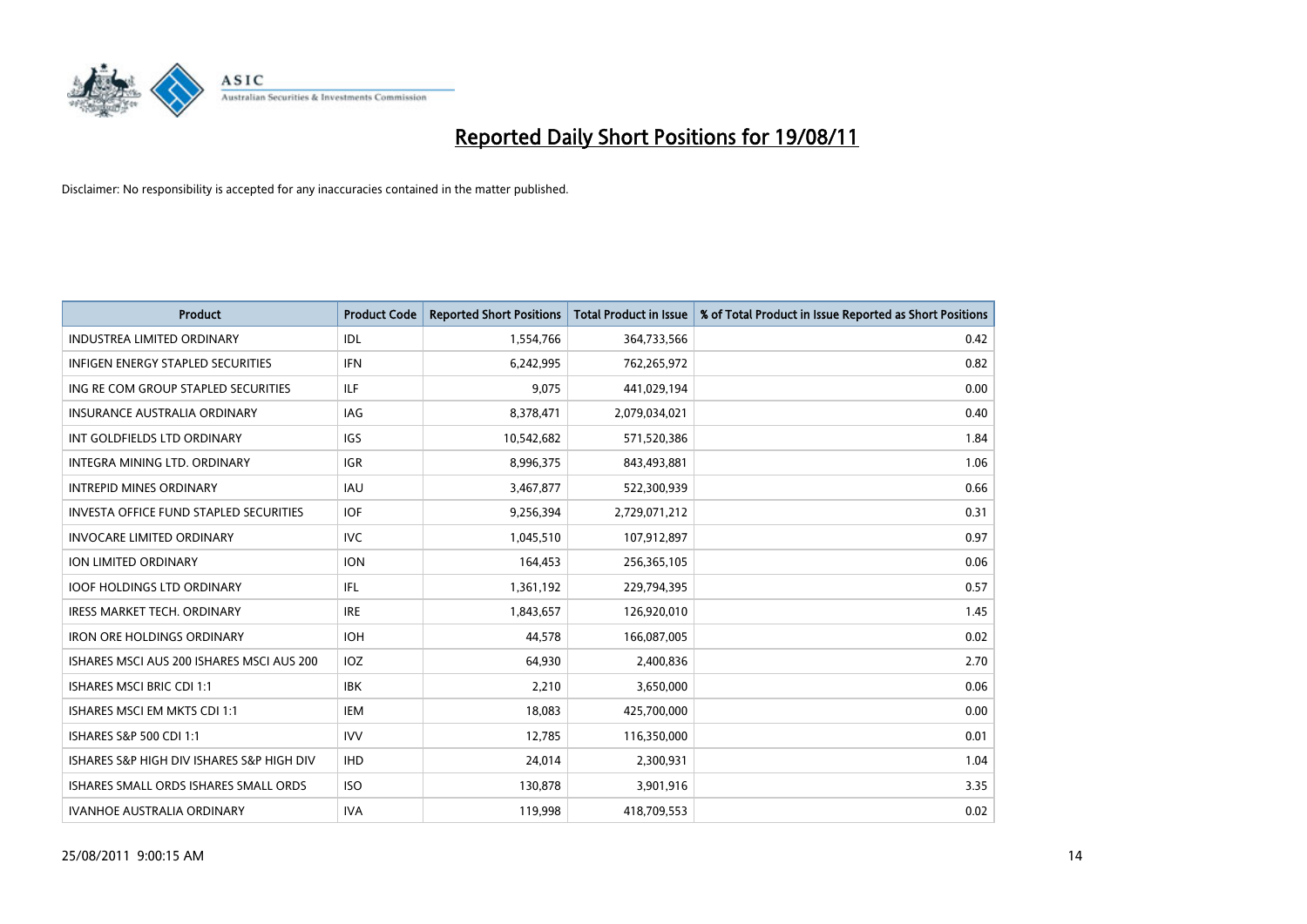

| <b>Product</b>                                  | <b>Product Code</b> | <b>Reported Short Positions</b> | <b>Total Product in Issue</b> | % of Total Product in Issue Reported as Short Positions |
|-------------------------------------------------|---------------------|---------------------------------|-------------------------------|---------------------------------------------------------|
| <b>JAMES HARDIE INDUST CHESS DEPOSITARY INT</b> | <b>JHX</b>          | 27,416,896                      | 437,311,611                   | 6.24                                                    |
| <b>JAMESON RESOURCES ORDINARY</b>               | <b>JAL</b>          | 1,600,000                       | 95,828,865                    | 1.67                                                    |
| <b>JB HI-FI LIMITED ORDINARY</b>                | <b>IBH</b>          | 20,848,897                      | 98,564,097                    | 21.13                                                   |
| <b>KAGARA LTD ORDINARY</b>                      | KZL                 | 10,053,751                      | 717,943,836                   | 1.39                                                    |
| KANGAROO RES LTD ORDINARY                       | <b>KRL</b>          | 600.000                         | 3,434,430,012                 | 0.02                                                    |
| KAROON GAS AUSTRALIA ORDINARY                   | <b>KAR</b>          | 1,572,540                       | 221,420,769                   | 0.70                                                    |
| KASBAH RESOURCES ORDINARY                       | KAS                 | 2,500                           | 364,262,596                   | 0.00                                                    |
| KATHMANDU HOLD LTD ORDINARY                     | <b>KMD</b>          | 981,200                         | 200,000,000                   | 0.48                                                    |
| <b>KEYBRIDGE CAPITAL ORDINARY</b>               | <b>KBC</b>          | 5,999                           | 172,070,564                   | 0.00                                                    |
| KIMBERLEY METALS LTD ORDINARY                   | <b>KBL</b>          | 1,820                           | 164,752,978                   | 0.00                                                    |
| KINGSGATE CONSOLID, ORDINARY                    | <b>KCN</b>          | 3,309,059                       | 135,346,490                   | 2.44                                                    |
| KINGSROSE MINING LTD ORDINARY                   | <b>KRM</b>          | 521,074                         | 266,088,064                   | 0.19                                                    |
| LEIGHTON HOLDINGS ORDINARY                      | LEI                 | 9,422,316                       | 336,515,596                   | 2.79                                                    |
| LEND LEASE GROUP UNIT/ORD STAPLED               | LLC                 | 2,786,329                       | 570,915,669                   | 0.48                                                    |
| LINC ENERGY LTD ORDINARY                        | <b>LNC</b>          | 6,454,402                       | 503,418,900                   | 1.28                                                    |
| LIQUEFIED NATURAL ORDINARY                      | <b>LNG</b>          | 370.140                         | 267,699,015                   | 0.14                                                    |
| LUDOWICI LIMITED ORDINARY                       | LDW                 | 6,496                           | 29,353,354                    | 0.02                                                    |
| LYNAS CORPORATION ORDINARY                      | <b>LYC</b>          | 50,190,717                      | 1,713,846,913                 | 2.94                                                    |
| M2 TELECOMMUNICATION ORDINARY                   | <b>MTU</b>          | 4,583                           | 123,731,285                   | 0.00                                                    |
| MACARTHUR COAL ORDINARY                         | <b>MCC</b>          | 359,301                         | 302,092,343                   | 0.10                                                    |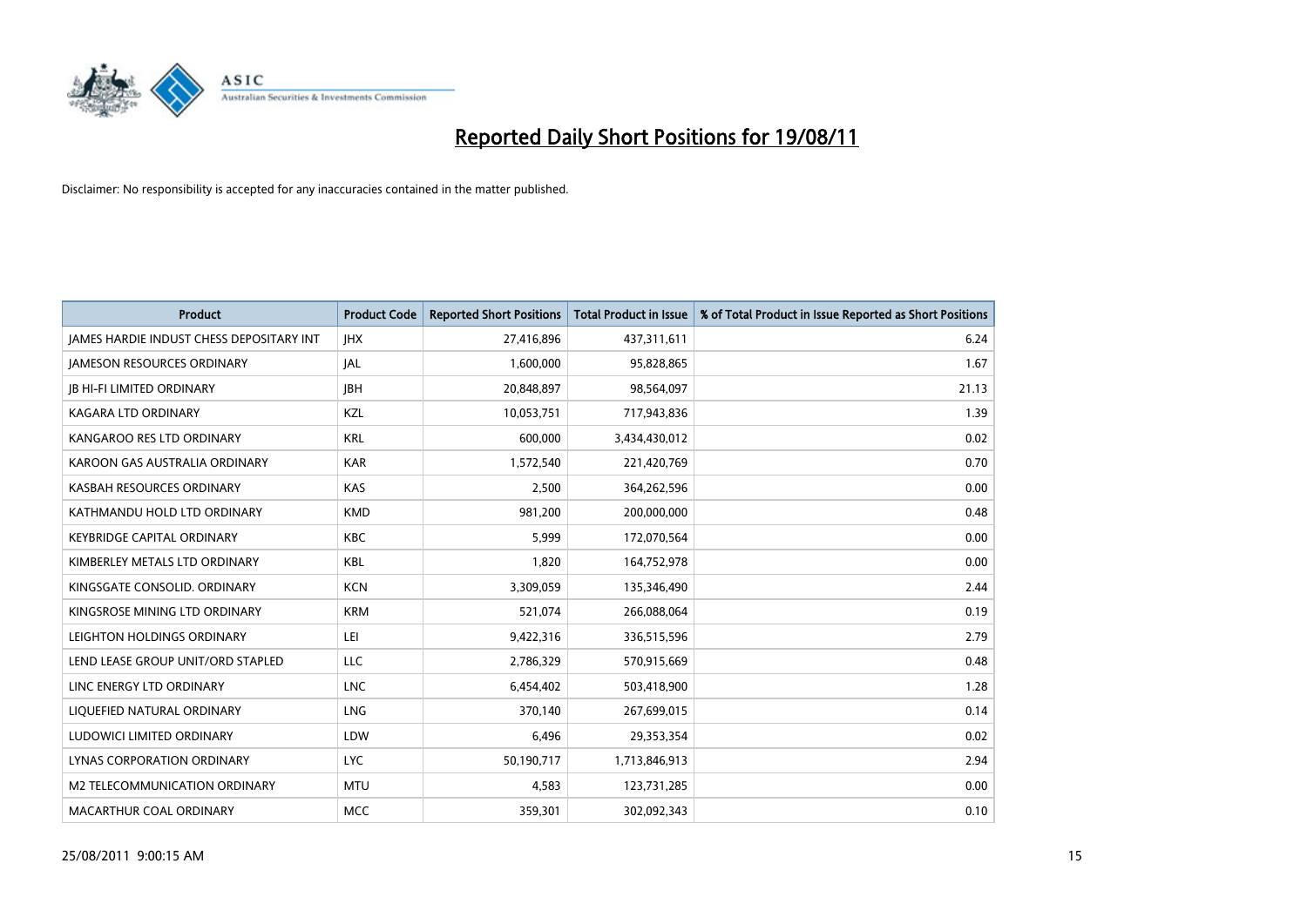

| <b>Product</b>                        | <b>Product Code</b> | <b>Reported Short Positions</b> | Total Product in Issue | % of Total Product in Issue Reported as Short Positions |
|---------------------------------------|---------------------|---------------------------------|------------------------|---------------------------------------------------------|
| <b>MACMAHON HOLDINGS ORDINARY</b>     | <b>MAH</b>          | 5,516,404                       | 733,711,705            | 0.75                                                    |
| MACO ATLAS ROADS GRP ORDINARY STAPLED | <b>MQA</b>          | 6,565,981                       | 452,345,907            | 1.43                                                    |
| MACQUARIE GROUP LTD ORDINARY          | MQG                 | 4,878,263                       | 348,284,699            | 1.39                                                    |
| MAP GROUP STAPLED US PROHIBIT.        | <b>MAP</b>          | 4,730,053                       | 1,861,210,782          | 0.25                                                    |
| <b>MARENGO MINING ORDINARY</b>        | <b>MGO</b>          | 39,850                          | 1,002,399,863          | 0.00                                                    |
| <b>MATRIX C &amp; E LTD ORDINARY</b>  | <b>MCE</b>          | 133,844                         | 77,081,507             | 0.17                                                    |
| MAYNE PHARMA LTD ORDINARY             | <b>MYX</b>          | 9,930                           | 151,778,700            | 0.01                                                    |
| MCMILLAN SHAKESPEARE ORDINARY         | <b>MMS</b>          | 4,035                           | 68,081,810             | 0.00                                                    |
| <b>MCPHERSON'S LTD ORDINARY</b>       | <b>MCP</b>          | 238,958                         | 72,401,758             | 0.33                                                    |
| MEDUSA MINING LTD ORDINARY            | <b>MML</b>          | 1,246,301                       | 188,233,911            | 0.66                                                    |
| MELBOURNE IT LIMITED ORDINARY         | <b>MLB</b>          | 175,384                         | 80,662,621             | 0.22                                                    |
| MEO AUSTRALIA LTD ORDINARY            | <b>MEO</b>          | 448,374                         | 539,913,260            | 0.08                                                    |
| <b>MERMAID MARINE ORDINARY</b>        | <b>MRM</b>          | 1,781,143                       | 215,477,852            | 0.82                                                    |
| MESOBLAST LIMITED ORDINARY            | <b>MSB</b>          | 3,024,336                       | 280,425,258            | 1.08                                                    |
| METALS X LIMITED ORDINARY             | <b>MLX</b>          | 326,940                         | 1,358,424,065          | 0.03                                                    |
| METCASH LIMITED ORDINARY              | <b>MTS</b>          | 28,265,070                      | 769,165,596            | 3.65                                                    |
| METGASCO LIMITED ORDINARY             | <b>MEL</b>          | 235,435                         | 334,937,022            | 0.07                                                    |
| METMINCO LIMITED ORDINARY             | <b>MNC</b>          | 1,829,652                       | 1,462,616,146          | 0.13                                                    |
| METROCOAL LIMITED ORDINARY            | <b>MTE</b>          | 450,000                         | 98,773,663             | 0.46                                                    |
| MHM METALS LIMITED ORDINARY           | <b>MHM</b>          | 97,433                          | 102,252,570            | 0.10                                                    |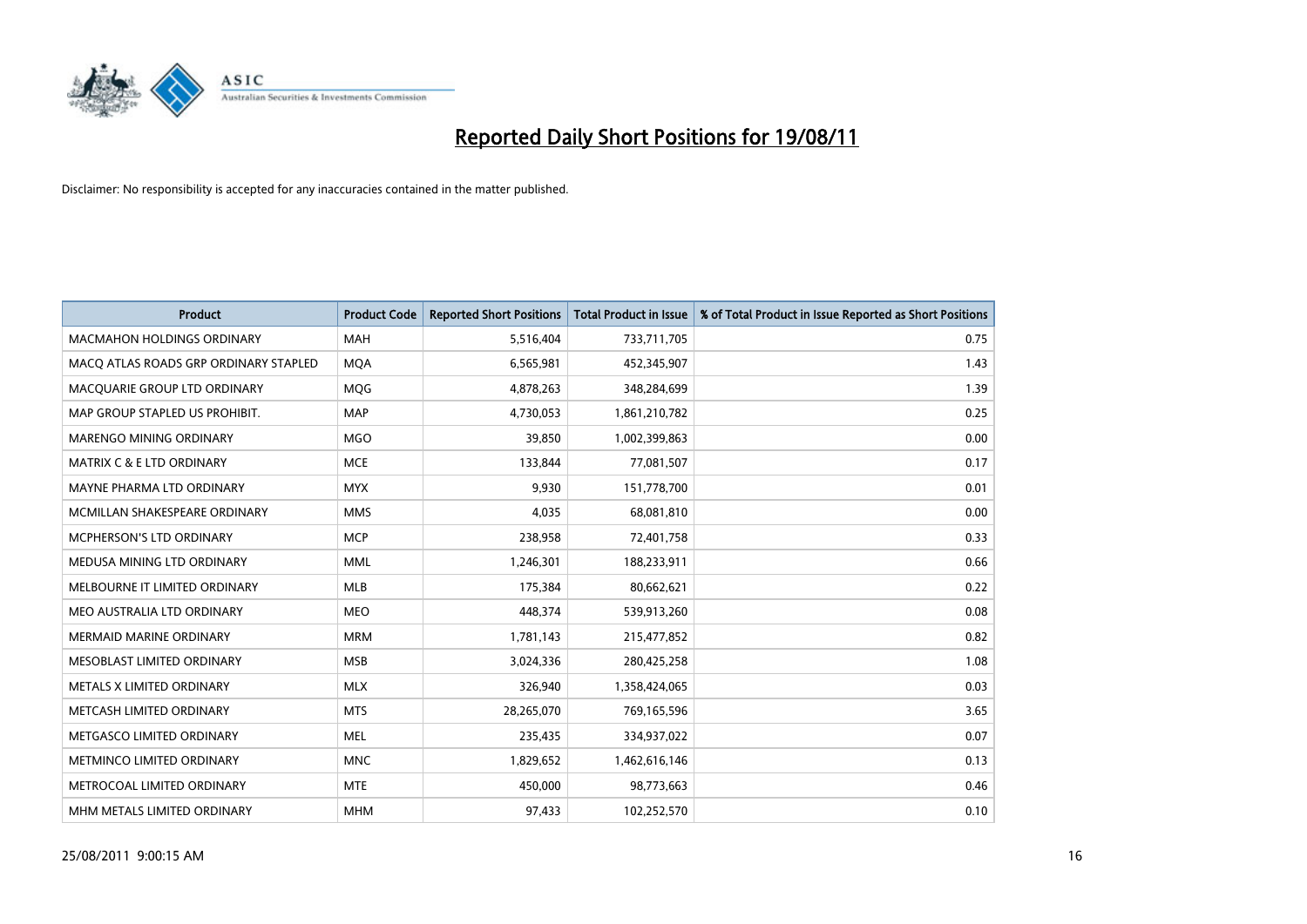

| <b>Product</b>                    | <b>Product Code</b> | <b>Reported Short Positions</b> | Total Product in Issue | % of Total Product in Issue Reported as Short Positions |
|-----------------------------------|---------------------|---------------------------------|------------------------|---------------------------------------------------------|
| MICLYN EXP OFFSHR ORDINARY        | <b>MIO</b>          | 308,600                         | 274,618,684            | 0.11                                                    |
| MINARA RESOURCES ORDINARY         | <b>MRE</b>          | 17,780,192                      | 1,169,424,487          | 1.52                                                    |
| MINCOR RESOURCES NL ORDINARY      | <b>MCR</b>          | 1,863,249                       | 200,608,804            | 0.91                                                    |
| MINEMAKERS LIMITED ORDINARY       | <b>MAK</b>          | 44,227                          | 227,003,950            | 0.02                                                    |
| MINERAL DEPOSITS ORDINARY         | <b>MDL</b>          | 242,522                         | 83,538,786             | 0.28                                                    |
| MINERAL RESOURCES. ORDINARY       | <b>MIN</b>          | 861,693                         | 183,773,017            | 0.48                                                    |
| MIRABELA NICKEL LTD ORDINARY      | <b>MBN</b>          | 11,525,597                      | 491,781,237            | 2.34                                                    |
| MIRVAC GROUP STAPLED SECURITIES   | <b>MGR</b>          | 36,103,525                      | 3,416,924,188          | 1.06                                                    |
| MOLOPO ENERGY LTD ORDINARY        | <b>MPO</b>          | 1,505,403                       | 245,579,810            | 0.61                                                    |
| MOLY MINES LIMITED ORDINARY       | <b>MOL</b>          | 178                             | 384,893,989            | 0.00                                                    |
| MONADELPHOUS GROUP ORDINARY       | <b>MND</b>          | 621,671                         | 87,576,827             | 0.69                                                    |
| MORTGAGE CHOICE LTD ORDINARY      | MOC                 | 111                             | 119,948,255            | 0.00                                                    |
| <b>MOUNT GIBSON IRON ORDINARY</b> | <b>MGX</b>          | 12,222,178                      | 1,082,570,693          | 1.14                                                    |
| MULTIPLEX SITES SITES             | <b>MXUPA</b>        | 23                              | 4,500,000              | 0.00                                                    |
| MURCHISON METALS LTD ORDINARY     | <b>MMX</b>          | 13,449,887                      | 437,354,555            | 3.07                                                    |
| MYER HOLDINGS LTD ORDINARY        | <b>MYR</b>          | 42,310,641                      | 583,147,884            | 7.24                                                    |
| MYSTATE LIMITED ORDINARY          | <b>MYS</b>          | 1,400                           | 67,439,158             | 0.00                                                    |
| NANOSONICS LIMITED ORDINARY       | <b>NAN</b>          | 32,418                          | 230,490,585            | 0.01                                                    |
| NATIONAL AUST. BANK ORDINARY      | <b>NAB</b>          | 17,318,867                      | 2,201,147,145          | 0.77                                                    |
| NATURAL FUEL LIMITED ORDINARY     | <b>NFL</b>          |                                 | 1,121,912              | 0.00                                                    |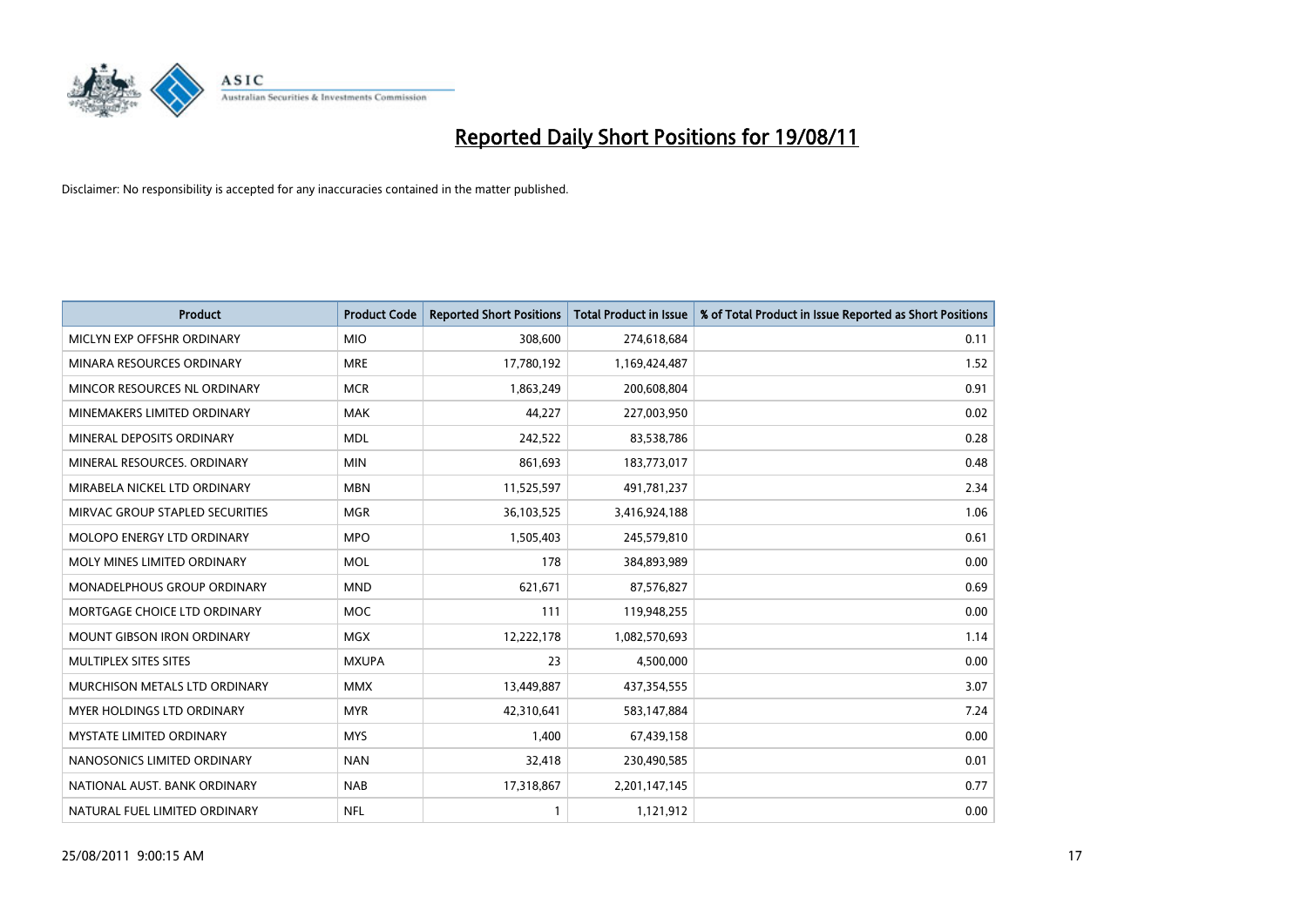

| <b>Product</b>                        | <b>Product Code</b> | <b>Reported Short Positions</b> | <b>Total Product in Issue</b> | % of Total Product in Issue Reported as Short Positions |
|---------------------------------------|---------------------|---------------------------------|-------------------------------|---------------------------------------------------------|
| NAVITAS LIMITED ORDINARY              | <b>NVT</b>          | 3,080,926                       | 375,230,115                   | 0.79                                                    |
| NEPTUNE MARINE ORDINARY               | <b>NMS</b>          | 912,534                         | 1,748,545,632                 | 0.05                                                    |
| NEW HOPE CORPORATION ORDINARY         | <b>NHC</b>          | 304,087                         | 830,230,549                   | 0.03                                                    |
| NEWCREST MINING ORDINARY              | <b>NCM</b>          | 4,218,006                       | 765,000,000                   | 0.52                                                    |
| NEWS CORP A NON-VOTING CDI            | <b>NWSLV</b>        | 3,915,239                       | 1,829,971,892                 | 0.21                                                    |
| NEWS CORP B VOTING CDI                | <b>NWS</b>          | 5,324,587                       | 798,520,953                   | 0.66                                                    |
| NEXBIS LIMITED ORDINARY               | <b>NBS</b>          | 63,733                          | 798,356,704                   | 0.01                                                    |
| NEXTDC LIMITED ORDINARY               | <b>NXT</b>          | 34,285                          | 112,104,986                   | 0.03                                                    |
| NEXUS ENERGY LIMITED ORDINARY         | <b>NXS</b>          | 5,292,154                       | 1,326,697,820                 | 0.39                                                    |
| NIB HOLDINGS LIMITED ORDINARY         | <b>NHF</b>          | 188,438                         | 466,733,110                   | 0.04                                                    |
| NICK SCALI LIMITED ORDINARY           | <b>NCK</b>          | 35,846                          | 81,000,000                    | 0.04                                                    |
| NIDO PETROLEUM ORDINARY               | <b>NDO</b>          | 2,102,829                       | 1,389,163,151                 | 0.15                                                    |
| NOBLE MINERAL RES ORDINARY            | <b>NMG</b>          | 536,148                         | 460,296,067                   | 0.13                                                    |
| NORTHERN CREST ORDINARY               | <b>NOC</b>          | 24,345                          | 133,484,723                   | 0.02                                                    |
| NORTHERN IRON LTD ORDINARY            | <b>NFE</b>          | 762,876                         | 336,084,863                   | 0.23                                                    |
| NRW HOLDINGS LIMITED ORDINARY         | <b>NWH</b>          | 401,349                         | 278,888,011                   | 0.13                                                    |
| NUFARM LIMITED ORDINARY               | <b>NUF</b>          | 4,290,110                       | 261,833,005                   | 1.63                                                    |
| NYOTA MINERALS LTD ORDINARY           | <b>NYO</b>          | 490,000                         | 478,073,263                   | 0.10                                                    |
| OAKTON LIMITED ORDINARY               | <b>OKN</b>          | 632,591                         | 93,800,235                    | 0.67                                                    |
| OCEANAGOLD CORP. CHESS DEPOSITARY INT | OGC                 | 147,708                         | 262,600,385                   | 0.05                                                    |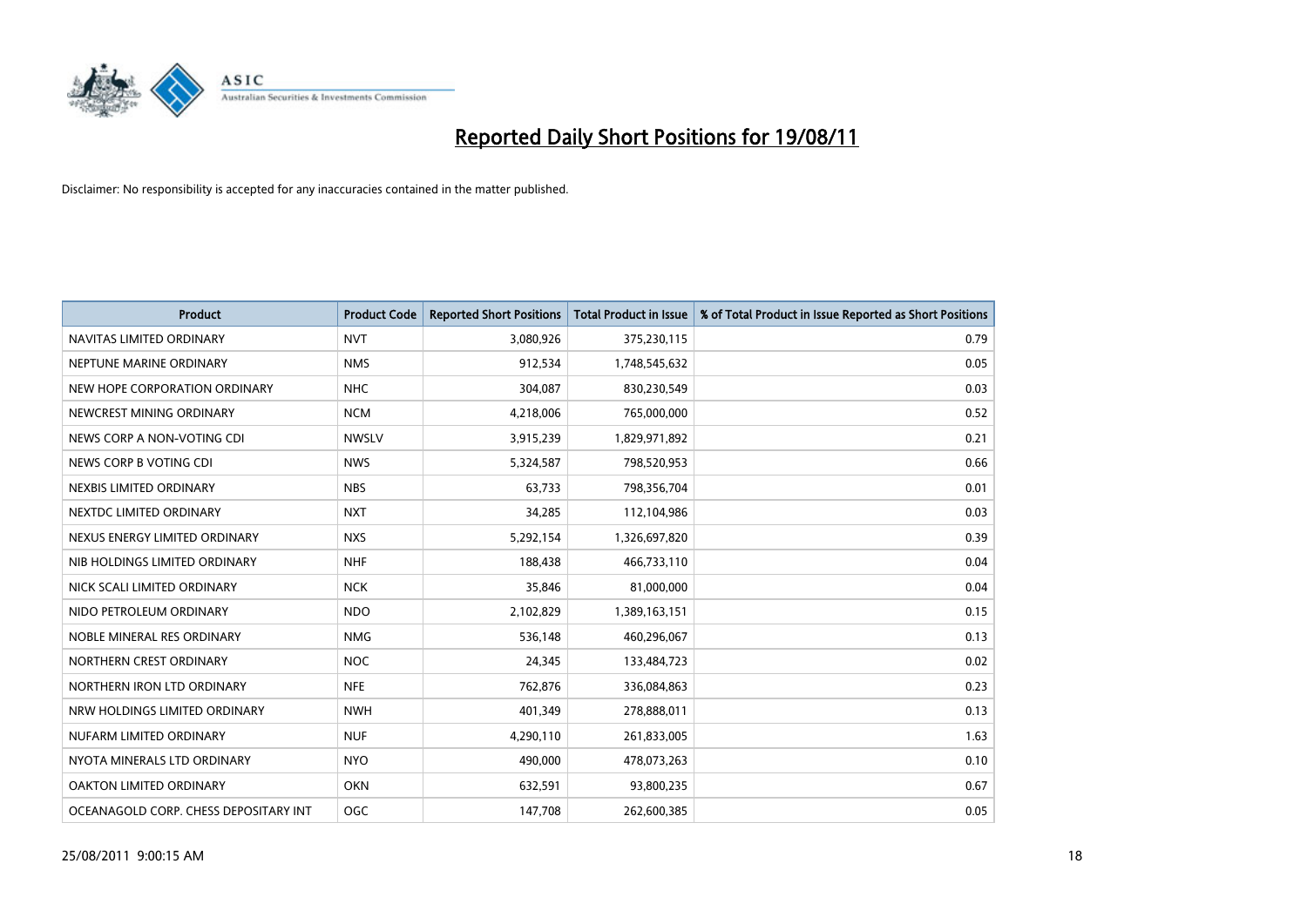

| <b>Product</b>                 | <b>Product Code</b> | <b>Reported Short Positions</b> | <b>Total Product in Issue</b> | % of Total Product in Issue Reported as Short Positions |
|--------------------------------|---------------------|---------------------------------|-------------------------------|---------------------------------------------------------|
| OCEANIA CAPITAL LTD ORDINARY   | <b>OCP</b>          | 2,500                           | 91,921,295                    | 0.00                                                    |
| OIL SEARCH LTD ORDINARY        | <b>OSH</b>          | 8,134,089                       | 1,320,648,378                 | 0.61                                                    |
| OM HOLDINGS LIMITED ORDINARY   | <b>OMH</b>          | 9,389,226                       | 504,105,150                   | 1.86                                                    |
| ONESTEEL LIMITED ORDINARY      | OST                 | 18,807,065                      | 1,338,106,652                 | 1.39                                                    |
| ORICA LIMITED ORDINARY         | ORI                 | 2,423,145                       | 363,966,570                   | 0.66                                                    |
| ORIGIN ENERGY ORDINARY         | <b>ORG</b>          | 2,809,760                       | 1,064,641,259                 | 0.25                                                    |
| OROCOBRE LIMITED ORDINARY      | <b>ORE</b>          | 187,395                         | 103,195,029                   | 0.18                                                    |
| OROTONGROUP LIMITED ORDINARY   | ORL                 | 125,386                         | 40,880,902                    | 0.30                                                    |
| OTTO ENERGY LIMITED ORDINARY   | <b>OEL</b>          | 109,204                         | 1,138,290,071                 | 0.01                                                    |
| OZ MINERALS ORDINARY           | <b>OZL</b>          | 6,562,243                       | 323,877,514                   | 2.02                                                    |
| <b>PACIFIC BRANDS ORDINARY</b> | <b>PBG</b>          | 14,554,673                      | 931,386,248                   | 1.56                                                    |
| PALADIN ENERGY LTD ORDINARY    | PDN                 | 16,968,262                      | 777,698,217                   | 2.19                                                    |
| PANAUST LIMITED ORDINARY       | <b>PNA</b>          | 9,211,830                       | 593,867,443                   | 1.53                                                    |
| PANORAMIC RESOURCES ORDINARY   | PAN                 | 1,595,068                       | 207,050,710                   | 0.77                                                    |
| PAPERLINX LIMITED ORDINARY     | <b>PPX</b>          | 4,481,404                       | 603,580,761                   | 0.76                                                    |
| PAPILLON RES LTD ORDINARY      | <b>PIR</b>          | 256,974                         | 204,256,658                   | 0.13                                                    |
| PATTIES FOODS LTD ORDINARY     | PFL                 |                                 | 138,989,223                   | 0.00                                                    |
| PEAK RESOURCES ORDINARY        | <b>PEK</b>          | 102,336                         | 155,979,643                   | 0.07                                                    |
| PEET LIMITED ORDINARY          | <b>PPC</b>          | 92,841                          | 318,038,544                   | 0.02                                                    |
| PENINSULA ENERGY LTD ORDINARY  | <b>PEN</b>          | 1,493,377                       | 2,124,099,941                 | 0.07                                                    |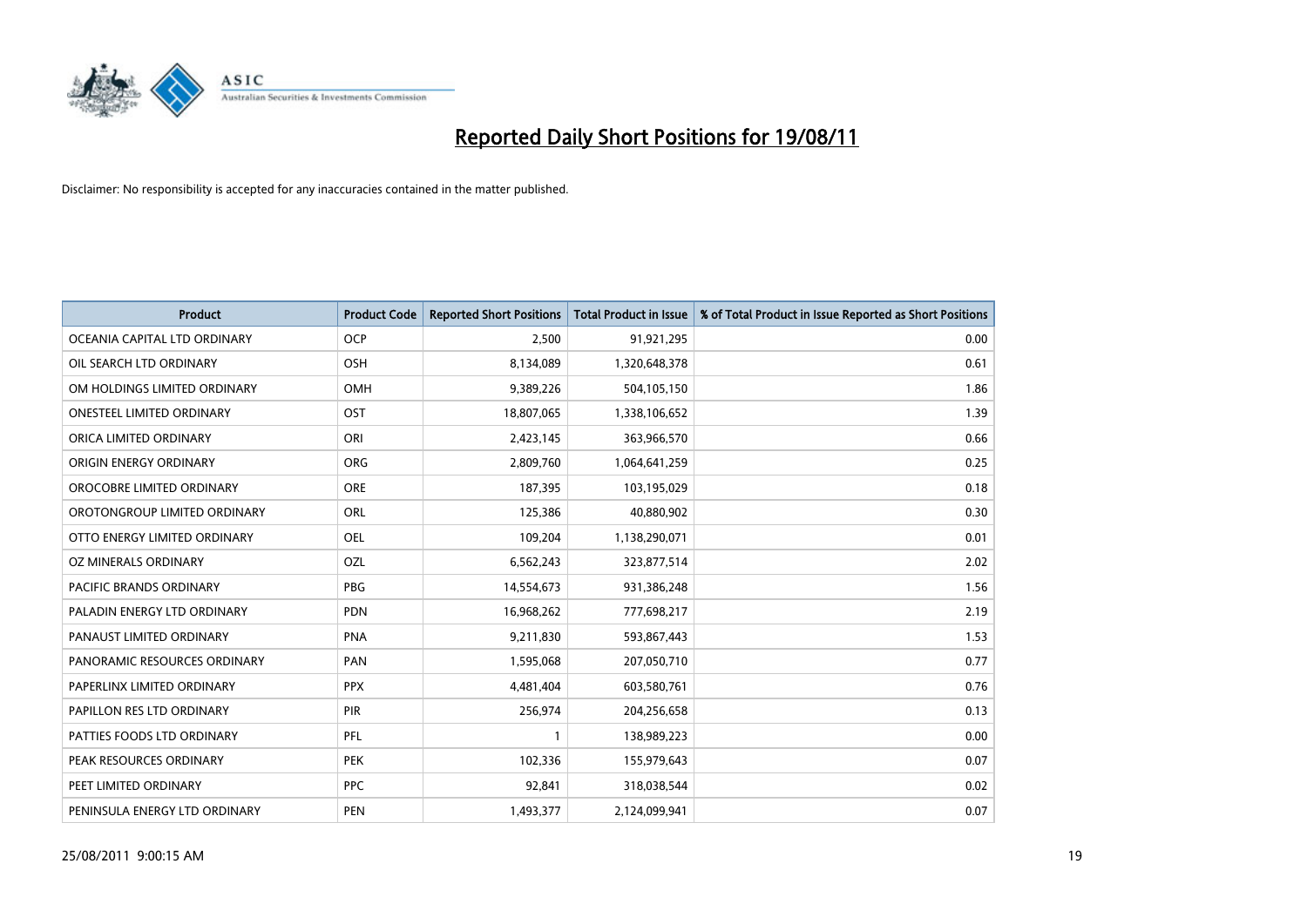

| <b>Product</b>                 | <b>Product Code</b> | <b>Reported Short Positions</b> | Total Product in Issue | % of Total Product in Issue Reported as Short Positions |
|--------------------------------|---------------------|---------------------------------|------------------------|---------------------------------------------------------|
| PERILYA LIMITED ORDINARY       | PEM                 | 372,926                         | 526,075,563            | 0.07                                                    |
| PERPETUAL LIMITED ORDINARY     | PPT                 | 2,952,889                       | 44,671,129             | 6.60                                                    |
| PERSEUS MINING LTD ORDINARY    | PRU                 | 3,235,292                       | 425,667,088            | 0.76                                                    |
| PETSEC ENERGY ORDINARY         | <b>PSA</b>          | 223,332                         | 231,283,622            | 0.10                                                    |
| PHARMAXIS LTD ORDINARY         | <b>PXS</b>          | 1,879,959                       | 228,390,309            | 0.81                                                    |
| PHOTON GROUP LTD ORDINARY      | PGA                 | 250,510                         | 1,540,886,866          | 0.02                                                    |
| PLATINUM ASSET ORDINARY        | <b>PTM</b>          | 7,487,180                       | 561,347,878            | 1.33                                                    |
| PLATINUM AUSTRALIA ORDINARY    | <b>PLA</b>          | 5,353,067                       | 392,430,039            | 1.36                                                    |
| PLATINUM CAPITAL LTD ORDINARY  | <b>PMC</b>          |                                 | 164,959,410            | 0.00                                                    |
| PLUTON RESOURCES ORDINARY      | <b>PLV</b>          | 151,408                         | 205,721,849            | 0.07                                                    |
| PMP LIMITED ORDINARY           | <b>PMP</b>          | 53,094                          | 329,879,212            | 0.01                                                    |
| PORT BOUVARD LIMITED ORDINARY  | PBD                 | 6,754                           | 593,868,295            | 0.00                                                    |
| PREMIER INVESTMENTS ORDINARY   | <b>PMV</b>          | 263,648                         | 155,062,831            | 0.16                                                    |
| PRIMARY HEALTH CARE ORDINARY   | PRY                 | 8,805,862                       | 497,469,803            | 1.76                                                    |
| PRIME MEDIA GRP LTD ORDINARY   | <b>PRT</b>          | 35,393                          | 366,330,303            | 0.01                                                    |
| PRIMEAG AUSTRALIA ORDINARY     | PAG                 | 630,904                         | 223,375,665            | 0.28                                                    |
| PROGEN PHARMACEUTIC ORDINARY   | PGL                 | 151,596                         | 24,709,097             | 0.61                                                    |
| PROGRAMMED ORDINARY            | <b>PRG</b>          | 705,986                         | 118,169,908            | 0.59                                                    |
| PSIVIDA CORP CDI 1:1           | <b>PVA</b>          | 6,878                           | 8,767,048              | 0.08                                                    |
| <b>QANTAS AIRWAYS ORDINARY</b> | QAN                 | 29,541,641                      | 2,265,123,620          | 1.30                                                    |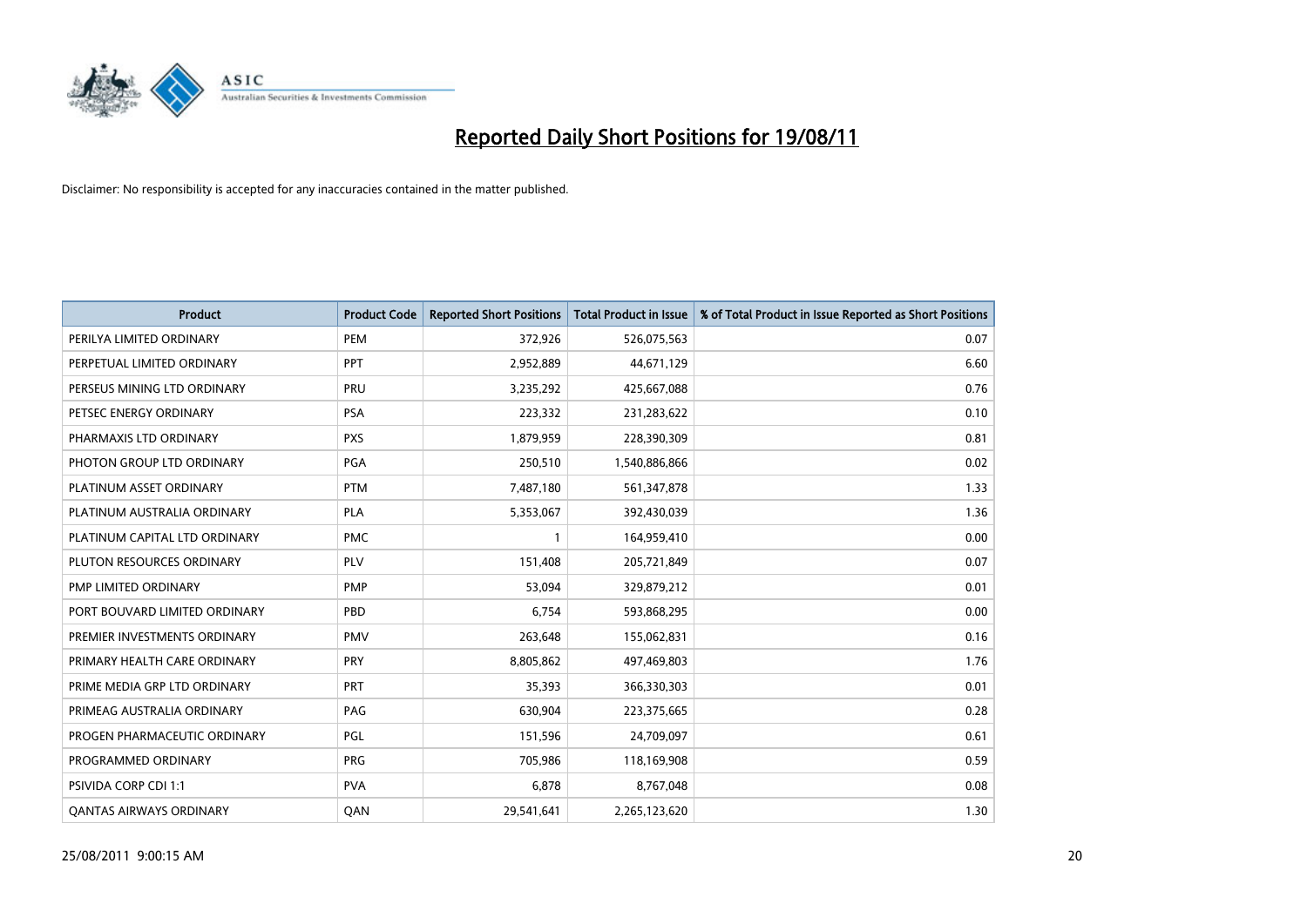

| <b>Product</b>                      | <b>Product Code</b> | <b>Reported Short Positions</b> | Total Product in Issue | % of Total Product in Issue Reported as Short Positions |
|-------------------------------------|---------------------|---------------------------------|------------------------|---------------------------------------------------------|
| <b>QBE INSURANCE GROUP ORDINARY</b> | QBE                 | 16,883,849                      | 1,092,654,587          | 1.50                                                    |
| OR NATIONAL LIMITED ORDINARY        | <b>ORN</b>          | 25,697,924                      | 2,440,000,000          | 1.03                                                    |
| ORXPHARMA LTD ORDINARY              | <b>QRX</b>          |                                 | 143,115,506            | 0.00                                                    |
| QUBE LOGISTICS HLDG ORDINARY UNITS  | <b>QUB</b>          | 18,258                          | 610,839,329            | 0.00                                                    |
| RAMELIUS RESOURCES ORDINARY         | <b>RMS</b>          | 158,070                         | 291,767,215            | 0.04                                                    |
| RAMSAY HEALTH CARE ORDINARY         | <b>RHC</b>          | 1,482,765                       | 202,081,252            | 0.73                                                    |
| <b>RCR TOMLINSON ORDINARY</b>       | <b>RCR</b>          | 68,067                          | 132,010,172            | 0.05                                                    |
| <b>REA GROUP ORDINARY</b>           | <b>REA</b>          | 72,036                          | 130,401,680            | 0.05                                                    |
| REAL ESTATE CAPITAL UNIT            | <b>RCU</b>          | 50                              | 51,016,594             | 0.00                                                    |
| <b>RED 5 LIMITED ORDINARY</b>       | <b>RED</b>          | 190,706                         | 1,283,674,237          | 0.01                                                    |
| RED FORK ENERGY ORDINARY            | <b>RFE</b>          | 7,696                           | 269,769,853            | 0.00                                                    |
| REDBANK ENERGY LTD ORDINARY         | <b>AEJ</b>          | 19                              | 786,287                | 0.00                                                    |
| REDFLEX HOLDINGS ORDINARY           | <b>RDF</b>          | 10                              | 110,345,599            | 0.00                                                    |
| REED RESOURCES LTD ORDINARY         | <b>RDR</b>          | 420,570                         | 264,742,501            | 0.15                                                    |
| REGIS RESOURCES ORDINARY            | <b>RRL</b>          | 2,113,820                       | 432,523,680            | 0.46                                                    |
| RESMED INC CDI 10:1                 | <b>RMD</b>          | 12,365,907                      | 1,545,678,330          | 0.79                                                    |
| <b>RESOLUTE MINING ORDINARY</b>     | <b>RSG</b>          | 5,289,263                       | 467,758,990            | 1.14                                                    |
| RESOURCE GENERATION ORDINARY        | <b>RES</b>          | 334,311                         | 262,895,652            | 0.13                                                    |
| REVERSE CORP LIMITED ORDINARY       | <b>REF</b>          | 25,141                          | 92,382,175             | 0.03                                                    |
| REX MINERALS LIMITED ORDINARY       | <b>RXM</b>          | 1,141,937                       | 153,635,519            | 0.74                                                    |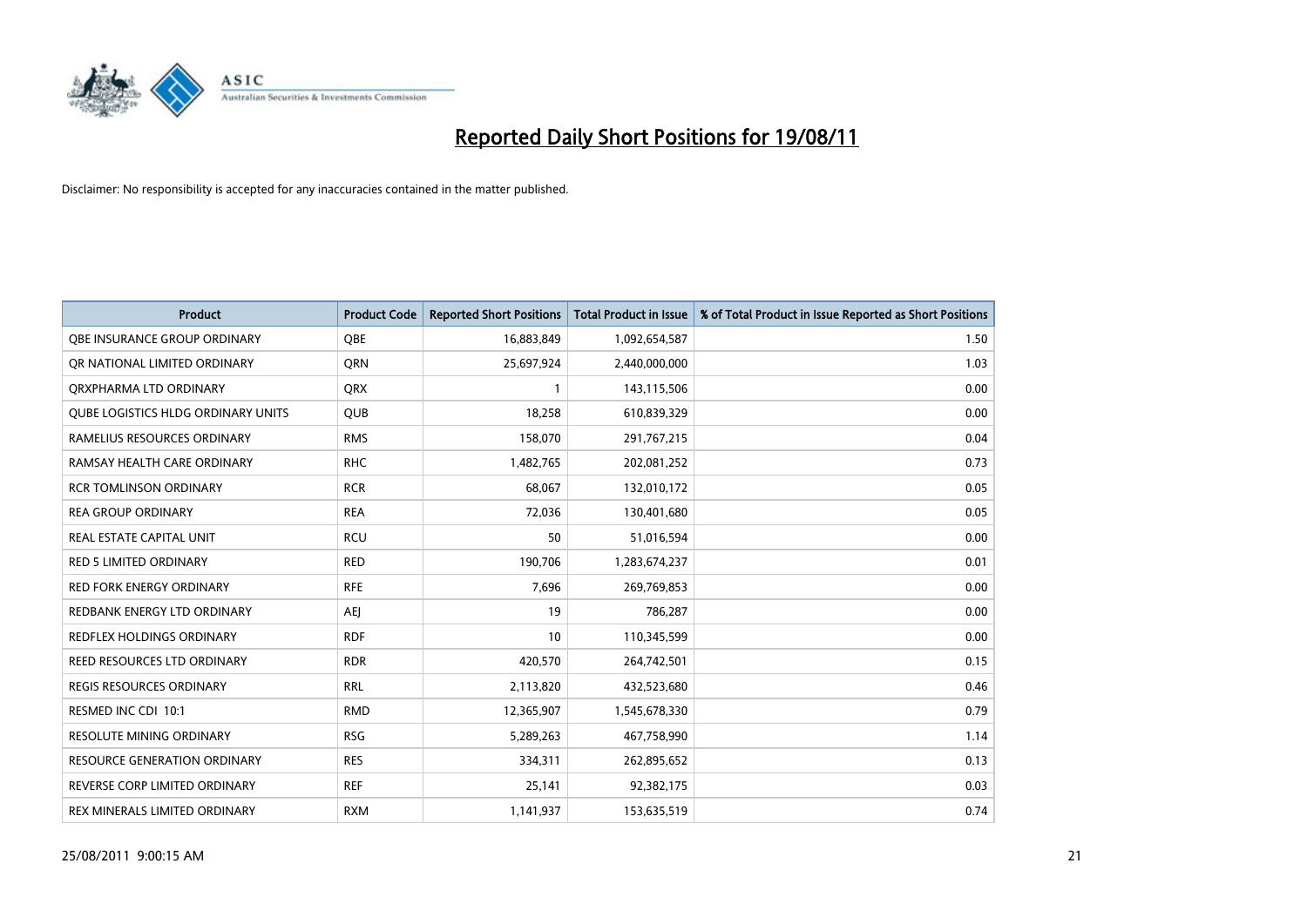

| <b>Product</b>                     | <b>Product Code</b> | <b>Reported Short Positions</b> | <b>Total Product in Issue</b> | % of Total Product in Issue Reported as Short Positions |
|------------------------------------|---------------------|---------------------------------|-------------------------------|---------------------------------------------------------|
| <b>RHG LIMITED ORDINARY</b>        | <b>RHG</b>          | 517,970                         | 318,092,978                   | 0.16                                                    |
| <b>RIALTO ENERGY ORDINARY</b>      | <b>RIA</b>          | 296,775                         | 375,006,264                   | 0.08                                                    |
| <b>RIDLEY CORPORATION ORDINARY</b> | <b>RIC</b>          | 809,655                         | 307,817,071                   | 0.26                                                    |
| RIO TINTO LIMITED ORDINARY         | <b>RIO</b>          | 16,595,677                      | 435,758,720                   | 3.83                                                    |
| <b>RIVERCITY MOTORWAY STAPLED</b>  | <b>RCY</b>          | 132.000                         | 957,010,115                   | 0.01                                                    |
| ROBUST RESOURCES ORDINARY          | <b>ROL</b>          | 1,143,053                       | 84,944,097                    | 1.35                                                    |
| ROC OIL COMPANY ORDINARY           | <b>ROC</b>          | 1,240,083                       | 713,254,560                   | 0.17                                                    |
| ROYAL WOLF HOLDINGS ORDINARY       | <b>RWH</b>          | 60,000                          | 100,387,052                   | 0.06                                                    |
| SAI GLOBAL LIMITED ORDINARY        | SAI                 | 717,598                         | 199,604,328                   | 0.37                                                    |
| SALMAT LIMITED ORDINARY            | <b>SLM</b>          | 920,793                         | 159,784,049                   | 0.57                                                    |
| SANDFIRE RESOURCES ORDINARY        | <b>SFR</b>          | 1,828,881                       | 149,744,969                   | 1.22                                                    |
| <b>SANTOS LTD ORDINARY</b>         | <b>STO</b>          | 10,432,513                      | 877,955,815                   | 1.16                                                    |
| SARACEN MINERAL ORDINARY           | <b>SAR</b>          | 858.710                         | 492,251,415                   | 0.17                                                    |
| SEDGMAN LIMITED ORDINARY           | <b>SDM</b>          | 426.586                         | 209,752,689                   | 0.20                                                    |
| SEEK LIMITED ORDINARY              | <b>SEK</b>          | 14,907,969                      | 337,065,707                   | 4.41                                                    |
| SELECT HARVESTS ORDINARY           | <b>SHV</b>          | 456,973                         | 56,226,960                    | 0.81                                                    |
| SENETAS CORPORATION ORDINARY       | <b>SEN</b>          | 756,999                         | 463,105,195                   | 0.16                                                    |
| SERVCORP LIMITED ORDINARY          | SRV                 | 81,096                          | 98,440,807                    | 0.08                                                    |
| SERVICE STREAM ORDINARY            | SSM                 | 848,009                         | 283,418,867                   | 0.30                                                    |
| SEVEN GROUP HOLDINGS ORDINARY      | <b>SVW</b>          | 716,900                         | 306.410.281                   | 0.22                                                    |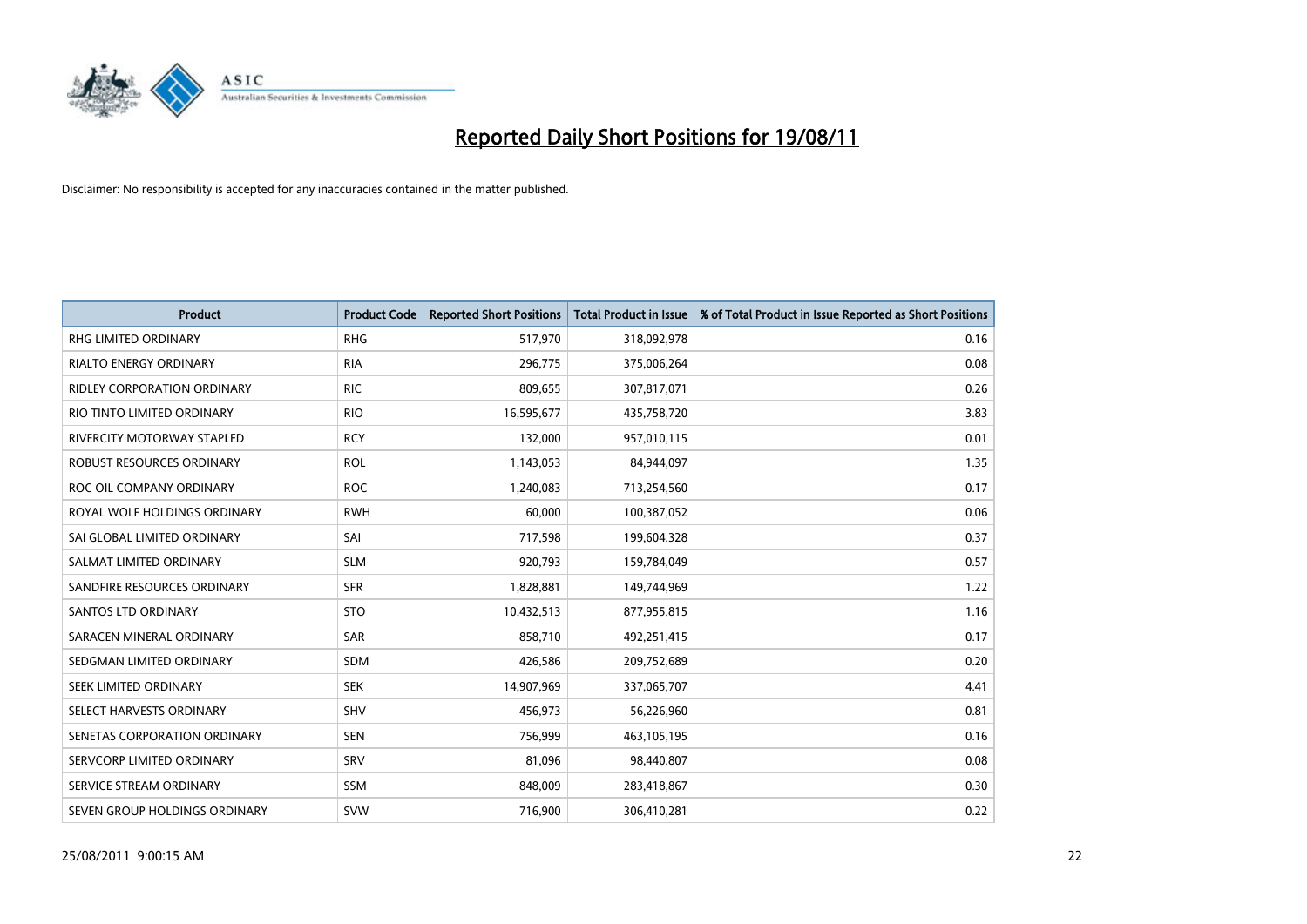

| <b>Product</b>                           | <b>Product Code</b> | <b>Reported Short Positions</b> | <b>Total Product in Issue</b> | % of Total Product in Issue Reported as Short Positions |
|------------------------------------------|---------------------|---------------------------------|-------------------------------|---------------------------------------------------------|
| SEVEN WEST MEDIA LTD ORDINARY            | <b>SWM</b>          | 3,922,025                       | 610,327,899                   | 0.64                                                    |
| SIGMA PHARMACEUTICAL ORDINARY            | <b>SIP</b>          | 15,766,532                      | 1,178,626,572                 | 1.33                                                    |
| SILEX SYSTEMS ORDINARY                   | <b>SLX</b>          | 311,243                         | 170,133,997                   | 0.18                                                    |
| SILVER LAKE RESOURCE ORDINARY            | <b>SLR</b>          | 237,777                         | 178,882,838                   | 0.13                                                    |
| SIMS METAL MGMT LTD ORDINARY             | SGM                 | 3,048,948                       | 205,408,830                   | 1.48                                                    |
| SINGAPORE TELECOMM. CHESS DEPOSITARY INT | SGT                 | 5,055,347                       | 185,441,814                   | 2.73                                                    |
| SIRIUS RESOURCES NL ORDINARY             | <b>SIR</b>          | 82,500                          | 137,134,586                   | 0.06                                                    |
| SKILLED GROUP LTD ORDINARY               | <b>SKE</b>          | 34,094                          | 233, 243, 776                 | 0.01                                                    |
| SMS MANAGEMENT, ORDINARY                 | <b>SMX</b>          | 231,097                         | 68,290,180                    | 0.32                                                    |
| SONIC HEALTHCARE ORDINARY                | <b>SHL</b>          | 5,900,479                       | 388,429,875                   | 1.50                                                    |
| SOUL PATTINSON (W.H) ORDINARY            | SOL                 | 39,846                          | 238,640,580                   | 0.02                                                    |
| SP AUSNET STAPLED SECURITIES             | <b>SPN</b>          | 3,673,342                       | 2,850,932,204                 | 0.12                                                    |
| SPARK INFRASTRUCTURE STAPLED NOTE & UNIT | SKI                 | 15,403,355                      | 1,326,734,264                 | 1.15                                                    |
| SPDR 200 FUND ETF UNITS                  | <b>STW</b>          | 8                               | 52,178,556                    | 0.00                                                    |
| SPECIALTY FASHION ORDINARY               | <b>SFH</b>          | 626,793                         | 191,786,121                   | 0.33                                                    |
| SPOTLESS GROUP LTD ORDINARY              | <b>SPT</b>          | 1,286,360                       | 262,766,725                   | 0.48                                                    |
| ST BARBARA LIMITED ORDINARY              | <b>SBM</b>          | 6,690,542                       | 325,615,389                   | 2.03                                                    |
| STAGING CONNECTIONS ORDINARY             | <b>STG</b>          | 2,917,189                       | 78,317,726                    | 3.72                                                    |
| STANMORE COAL LTD ORDINARY               | <b>SMR</b>          | 77,840                          | 89,791,402                    | 0.09                                                    |
| STARPHARMA HOLDINGS ORDINARY             | <b>SPL</b>          | 1,127,117                       | 247,936,578                   | 0.45                                                    |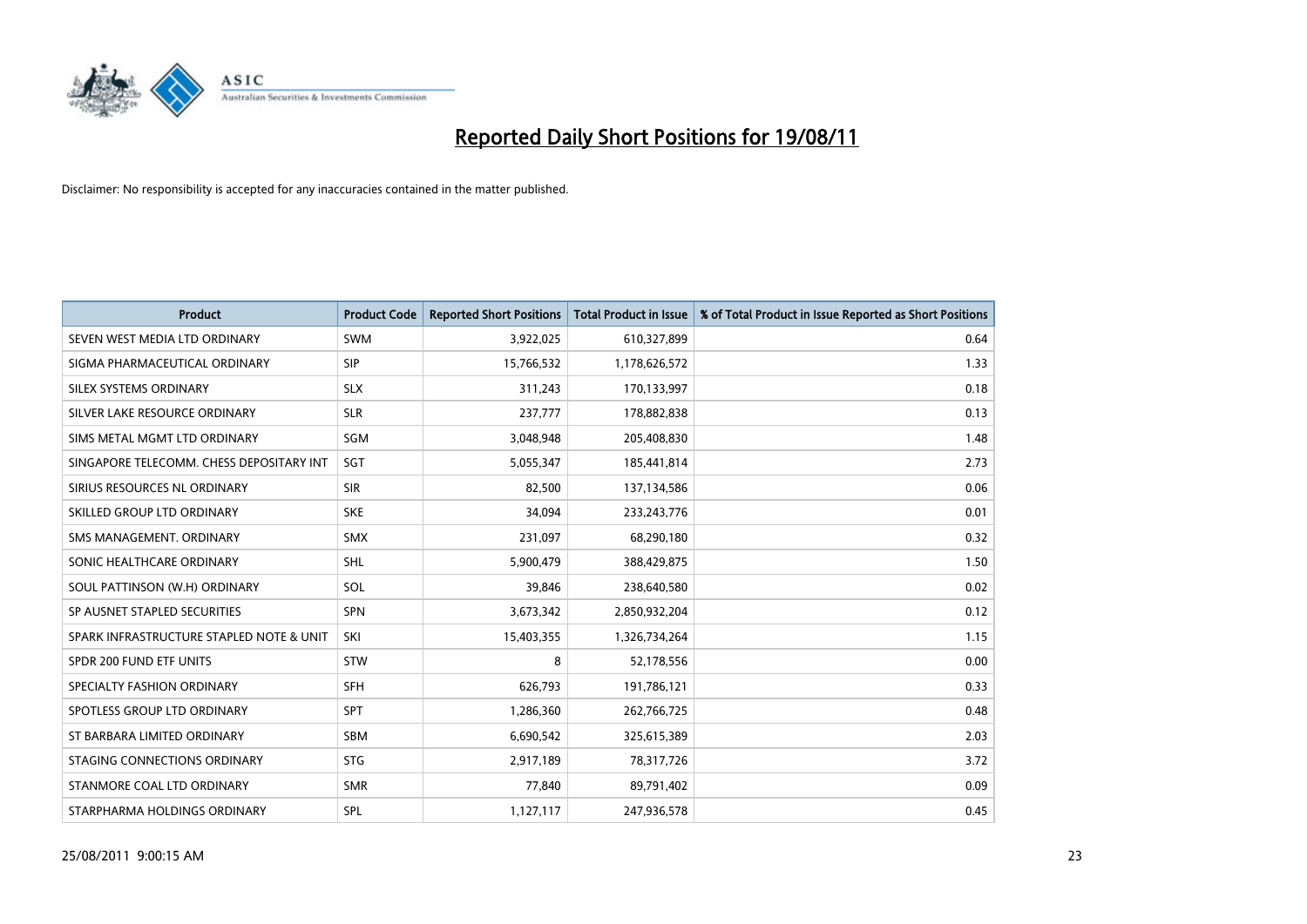

| <b>Product</b>                       | <b>Product Code</b> | <b>Reported Short Positions</b> | <b>Total Product in Issue</b> | % of Total Product in Issue Reported as Short Positions |
|--------------------------------------|---------------------|---------------------------------|-------------------------------|---------------------------------------------------------|
| STH AMERICAN COR LTD ORDINARY        | SAY                 | 9,200                           | 245,846,493                   | 0.00                                                    |
| STH CRS ELECT ENGNR ORDINARY         | <b>SXE</b>          | 2,910                           | 160,736,826                   | 0.00                                                    |
| STHN CROSS MEDIA ORDINARY            | <b>SXL</b>          | 2,572,098                       | 705,712,186                   | 0.37                                                    |
| STOCKLAND UNITS/ORD STAPLED          | SGP                 | 12,347,077                      | 2,383,036,717                 | 0.52                                                    |
| STRAITS RES LTD. ORDINARY            | <b>SRO</b>          | 7,753,559                       | 324,796,141                   | 2.38                                                    |
| <b>STW COMMUNICATIONS ORDINARY</b>   | SGN                 | 271,211                         | 364,310,964                   | 0.07                                                    |
| SUNCORP GROUP LTD ORDINARY           | <b>SUN</b>          | 9,407,982                       | 1,286,600,980                 | 0.71                                                    |
| SUNDANCE ENERGY ORDINARY             | <b>SEA</b>          | 54,818                          | 277,098,474                   | 0.02                                                    |
| SUNDANCE RESOURCES ORDINARY          | <b>SDL</b>          | 21,335,577                      | 2,874,514,669                 | 0.74                                                    |
| SUNLAND GROUP LTD ORDINARY           | <b>SDG</b>          | 25,730                          | 224,881,794                   | 0.01                                                    |
| SUPER RET REP LTD ORDINARY           | <b>SUL</b>          | 247,406                         | 130,298,739                   | 0.18                                                    |
| <b>SWICK MINING ORDINARY</b>         | <b>SWK</b>          | 1,548                           | 236,724,970                   | 0.00                                                    |
| SYMEX HOLDINGS ORDINARY              | SYM                 | 6,633                           | 189,166,670                   | 0.00                                                    |
| <b>TABCORP HOLDINGS LTD ORDINARY</b> | <b>TAH</b>          | 11,668,772                      | 688,019,737                   | 1.69                                                    |
| <b>TALENT2 INTERNATION ORDINARY</b>  | <b>TWO</b>          | 102,322                         | 144,845,915                   | 0.07                                                    |
| TAP OIL LIMITED ORDINARY             | <b>TAP</b>          | 566,558                         | 240,967,311                   | 0.22                                                    |
| TASSAL GROUP LIMITED ORDINARY        | <b>TGR</b>          | 79,157                          | 146,304,404                   | 0.05                                                    |
| TATTS GROUP LTD ORDINARY             | <b>TTS</b>          | 16,873,250                      | 1,318,683,208                 | 1.27                                                    |
| <b>TECHNOLOGY ONE ORDINARY</b>       | <b>TNE</b>          | 606                             | 303,269,455                   | 0.00                                                    |
| TELECOM CORPORATION ORDINARY         | <b>TEL</b>          | 24,858,969                      | 1,924,707,065                 | 1.29                                                    |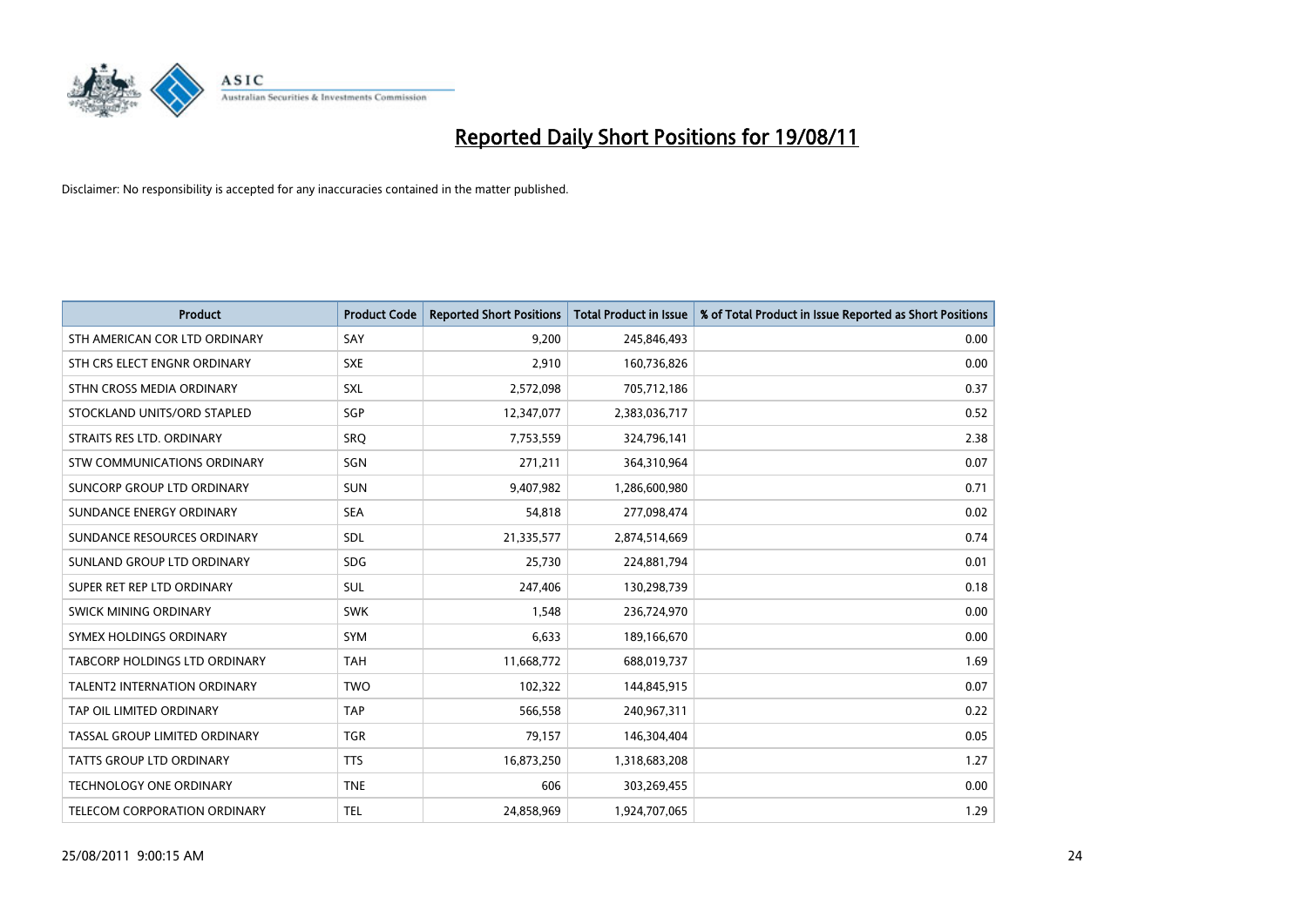

| <b>Product</b>                       | <b>Product Code</b> | <b>Reported Short Positions</b> | <b>Total Product in Issue</b> | % of Total Product in Issue Reported as Short Positions |
|--------------------------------------|---------------------|---------------------------------|-------------------------------|---------------------------------------------------------|
| <b>TELSTRA CORPORATION, ORDINARY</b> | <b>TLS</b>          | 85,593,495                      | 12,443,074,357                | 0.69                                                    |
| TEN NETWORK HOLDINGS ORDINARY        | <b>TEN</b>          | 37,666,569                      | 1,045,236,720                 | 3.61                                                    |
| TERANGA GOLD CORP CDI 1:1            | <b>TGZ</b>          | 148,175                         | 153,488,354                   | 0.08                                                    |
| TFS CORPORATION LTD ORDINARY         | <b>TFC</b>          | 152,298                         | 276,453,042                   | 0.05                                                    |
| THE REJECT SHOP ORDINARY             | <b>TRS</b>          | 803,455                         | 26,071,170                    | 3.05                                                    |
| THOR MINING PLC CHESS DEPOSITARY 1:1 | <b>THR</b>          | 2,307                           | 222,489,120                   | 0.00                                                    |
| THORN GROUP LIMITED ORDINARY         | <b>TGA</b>          | 40,773                          | 146,091,970                   | 0.02                                                    |
| TIGER RESOURCES ORDINARY             | <b>TGS</b>          | 128,896                         | 671,110,549                   | 0.02                                                    |
| TIMBERCORP LIMITED ORDINARY          | <b>TIM</b>          | 90.074                          | 352,071,429                   | 0.02                                                    |
| <b>TISHMAN SPEYER UNITS</b>          | <b>TSO</b>          | 49,483                          | 338,440,904                   | 0.01                                                    |
| TNG LIMITED ORDINARY                 | <b>TNG</b>          | 4,321                           | 284,803,062                   | 0.00                                                    |
| TOLL HOLDINGS LTD ORDINARY           | <b>TOL</b>          | 24,653,321                      | 710,128,531                   | 3.44                                                    |
| TORO ENERGY LIMITED ORDINARY         | <b>TOE</b>          | 35,404                          | 965,436,676                   | 0.00                                                    |
| <b>TOWER LIMITED ORDINARY</b>        | <b>TWR</b>          | 689,519                         | 265,176,580                   | 0.26                                                    |
| TOX FREE SOLUTIONS ORDINARY          | <b>TOX</b>          | 17,795                          | 96,503,382                    | 0.01                                                    |
| TPG TELECOM LIMITED ORDINARY         | <b>TPM</b>          | 7,083,004                       | 783,481,644                   | 0.89                                                    |
| <b>TRANSFIELD SERVICES ORDINARY</b>  | <b>TSE</b>          | 5,801,954                       | 549,715,957                   | 1.06                                                    |
| TRANSPACIFIC INDUST. ORDINARY        | <b>TPI</b>          | 14,376,807                      | 960,638,735                   | 1.48                                                    |
| TRANSURBAN GROUP TRIPLE STAPLED SEC. | <b>TCL</b>          | 4,642,507                       | 1,450,831,425                 | 0.29                                                    |
| TREASURY WINE ESTATE ORDINARY        | <b>TWE</b>          | 19,214,154                      | 647,227,144                   | 2.97                                                    |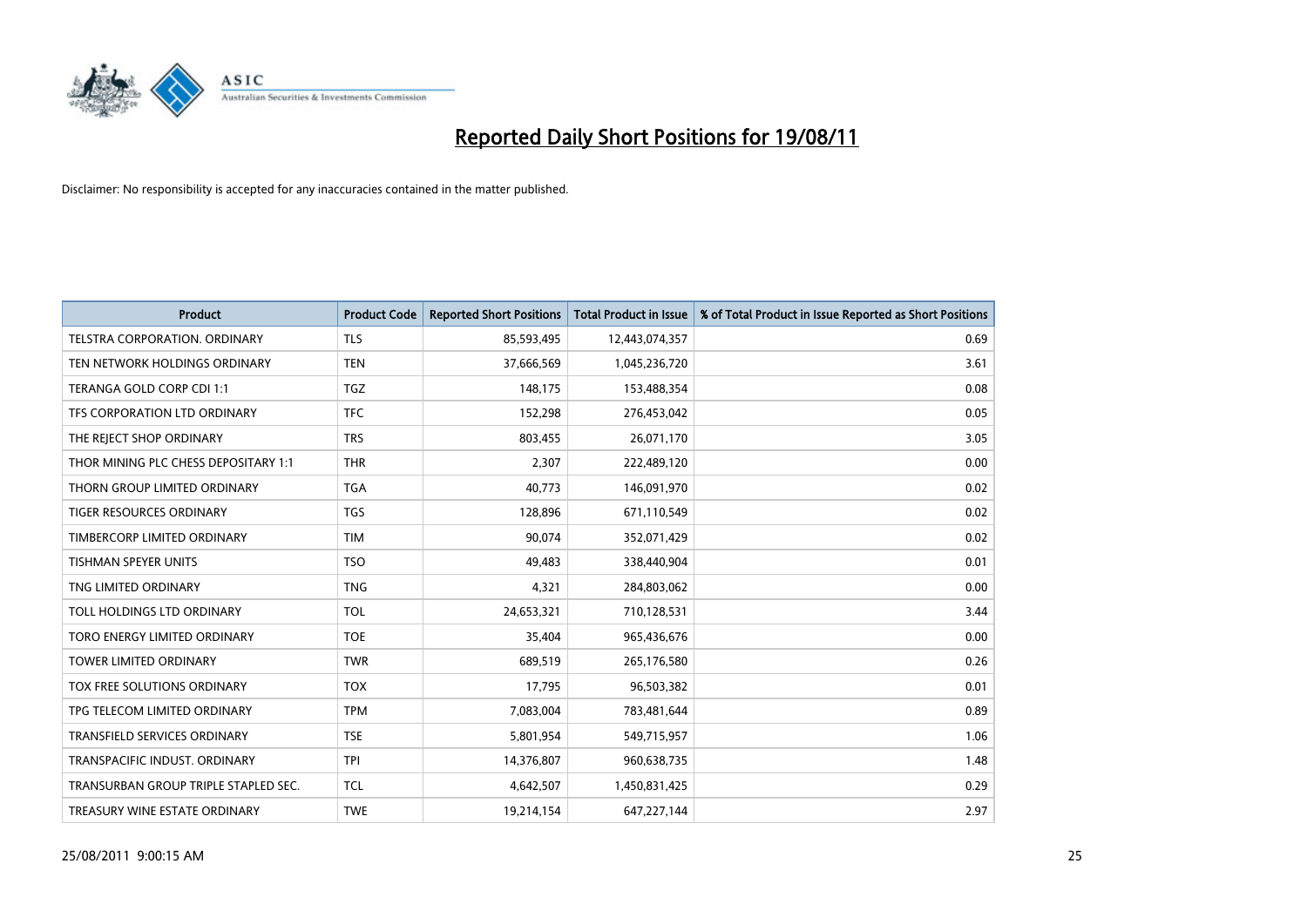

| <b>Product</b>                            | <b>Product Code</b> | <b>Reported Short Positions</b> | <b>Total Product in Issue</b> | % of Total Product in Issue Reported as Short Positions |
|-------------------------------------------|---------------------|---------------------------------|-------------------------------|---------------------------------------------------------|
| TRINITY GROUP STAPLED SECURITIES          | <b>TCQ</b>          | 3,419                           | 203,405,927                   | 0.00                                                    |
| TROY RESOURCES NL ORDINARY                | <b>TRY</b>          | 157,893                         | 87,996,823                    | 0.17                                                    |
| UGL LIMITED ORDINARY                      | UGL                 | 5,630,526                       | 166,047,171                   | 3.39                                                    |
| UNILIFE CORPORATION CDI 6:1               | <b>UNS</b>          | 699.844                         | 267,082,637                   | 0.26                                                    |
| VALAD PROPERTY GROUP STAPLED US PROHIBIT. | <b>VPG</b>          | 3,802,003                       | 115,821,048                   | 3.28                                                    |
| <b>VDM GROUP LIMITED ORDINARY</b>         | <b>VMG</b>          | 11,116                          | 193,127,749                   | 0.01                                                    |
| VENTURE MINERALS ORDINARY                 | <b>VMS</b>          | 261,522                         | 221,093,592                   | 0.11                                                    |
| VIRGIN BLUE HOLDINGS ORDINARY             | <b>VBA</b>          | 29,800,361                      | 2,210,197,600                 | 1.34                                                    |
| <b>VISION GROUP HLDGS ORDINARY</b>        | <b>VGH</b>          | 78,000                          | 74,520,926                    | 0.10                                                    |
| <b>VITA GROUP LTD ORDINARY</b>            | <b>VTG</b>          | 75,190                          | 142,499,800                   | 0.05                                                    |
| VITERRA INC CDI 1:1                       | <b>VTA</b>          | 3,828                           | 68,629,939                    | 0.01                                                    |
| <b>WAREHOUSE GROUP ORDINARY</b>           | <b>WHS</b>          | 13                              | 311,195,868                   | 0.00                                                    |
| <b>WATPAC LIMITED ORDINARY</b>            | <b>WTP</b>          | 25,409                          | 183,341,382                   | 0.01                                                    |
| <b>WDS LIMITED ORDINARY</b>               | <b>WDS</b>          | 701                             | 144,055,662                   | 0.00                                                    |
| <b>WEBIET LIMITED ORDINARY</b>            | <b>WEB</b>          | 383,185                         | 74,670,399                    | 0.51                                                    |
| <b>WESFARMERS LIMITED ORDINARY</b>        | <b>WES</b>          | 19,438,324                      | 1,005,776,280                 | 1.93                                                    |
| WESFARMERS LIMITED PARTIALLY PROTECTED    | <b>WESN</b>         | 173,316                         | 151,295,882                   | 0.10                                                    |
| WEST WITS MINING LTD ORDINARY             | <b>WWI</b>          | 1,030,000                       | 254,706,591                   | 0.41                                                    |
| WESTERN AREAS NL ORDINARY                 | <b>WSA</b>          | 8,526,669                       | 179,735,899                   | 4.73                                                    |
| WESTERN DESERT RES. ORDINARY              | <b>WDR</b>          | 948                             | 206,935,914                   | 0.00                                                    |